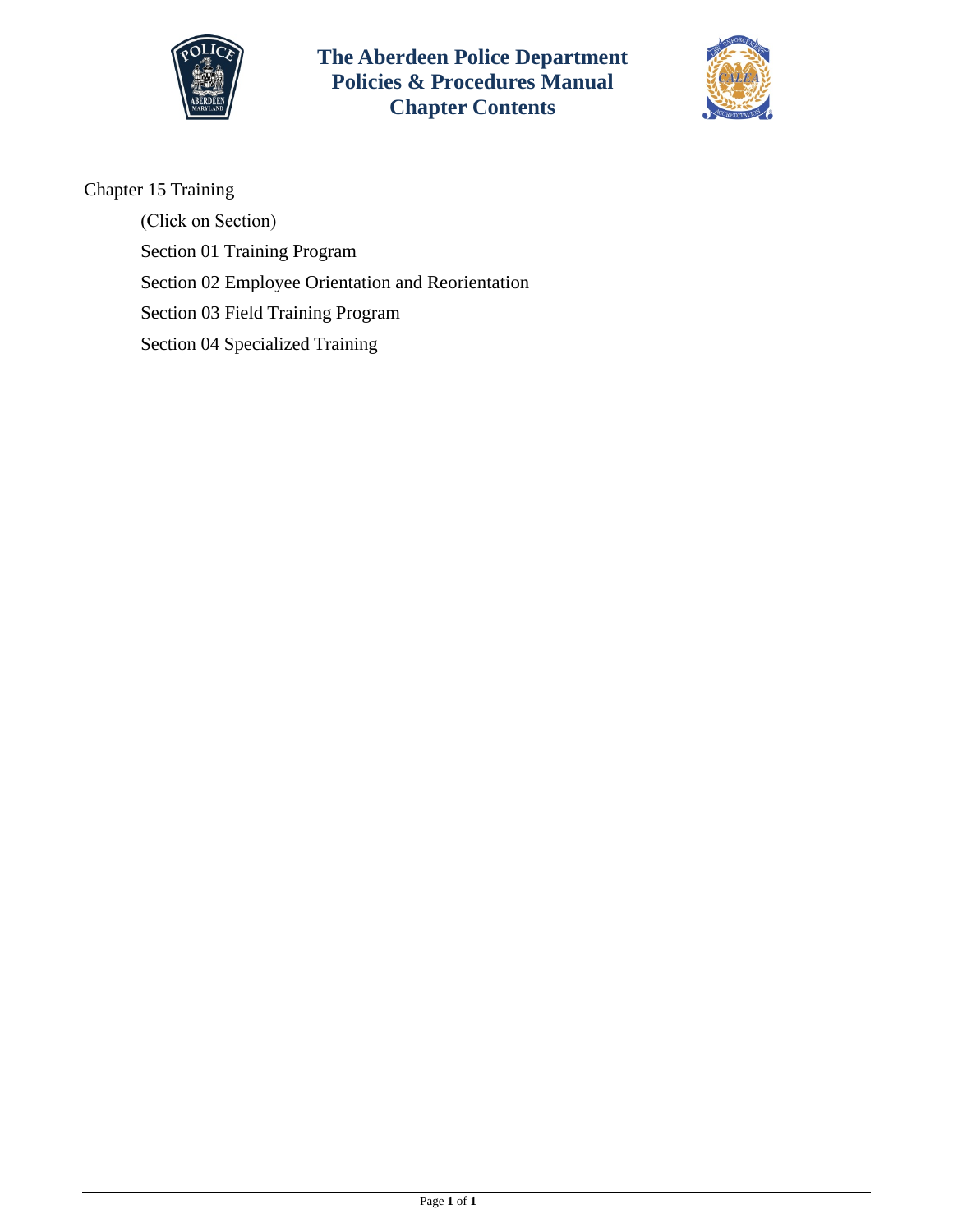



<span id="page-1-0"></span>

| Chapter 15 Training |                             | GO 19-018, 06/19/2019 |
|---------------------|-----------------------------|-----------------------|
|                     | Section 01 Training Program | Supersedes GO 18-006  |

## **A. Policy**

- 1. The Aberdeen Police Department recognizes the importance of training and is committed to providing the best training available to all personnel.
- 2. The Department seeks to provide ongoing training and encourages all personnel to participate in advanced training and formal education on a continual basis.

#### **B. Training Coordinator**

- 1. The Training Coordinator, appointed by the Chief of Police, supervises training activities under the direction of the Chief of Police.
- 2. The overall training function is administered on a part-time basis.

## **C. Training Committee**

- 1. Duties of the Training Committee: (33.1.1d)
	- a. Meets at least annually to evaluate training needs of the Department; and
	- b. Develops a list of training topics consistent with the training needs of the Department.
- 2. The Training Committee reports to the Division Commander. (33.1.1e)
- 3. The Training Coordinator shall:
	- a. Chair the Committee, or appoint a member of the Committee to be the Chair; and
	- b. Appoint the Members of the Committee.
- 4. The Training Committee members may be composed of: (33.1.1a)
	- a. A Shift Sergeant;
	- b. A CIS Detective;
	- c. MPTSC-Certified and Non-Certified Instructors;
	- d. The Administrative Supervisor; and
	- e. The Accreditation Manager.
- 5. The Training Coordinator shall select or replace committee as needed. (33.1.1b)
- 6. The Training Coordinator shall submit the minutes, notes, and reports of the Training Committee meetings to the Chief of Police through the chain of command.

## **D. Annual Training Schedule**

- 1. The annual training period shall be January to December.
- 2. Training Coordinator shall:
	- a. Produce a schedule of training which will include courses and in-service training recommended by the Training Committee, and other sworn and non-sworn training; and (33.1.1c)
	- b. Submit the schedule to the Chief of Police, through the chain of command, by December 1<sup>st</sup> of each year.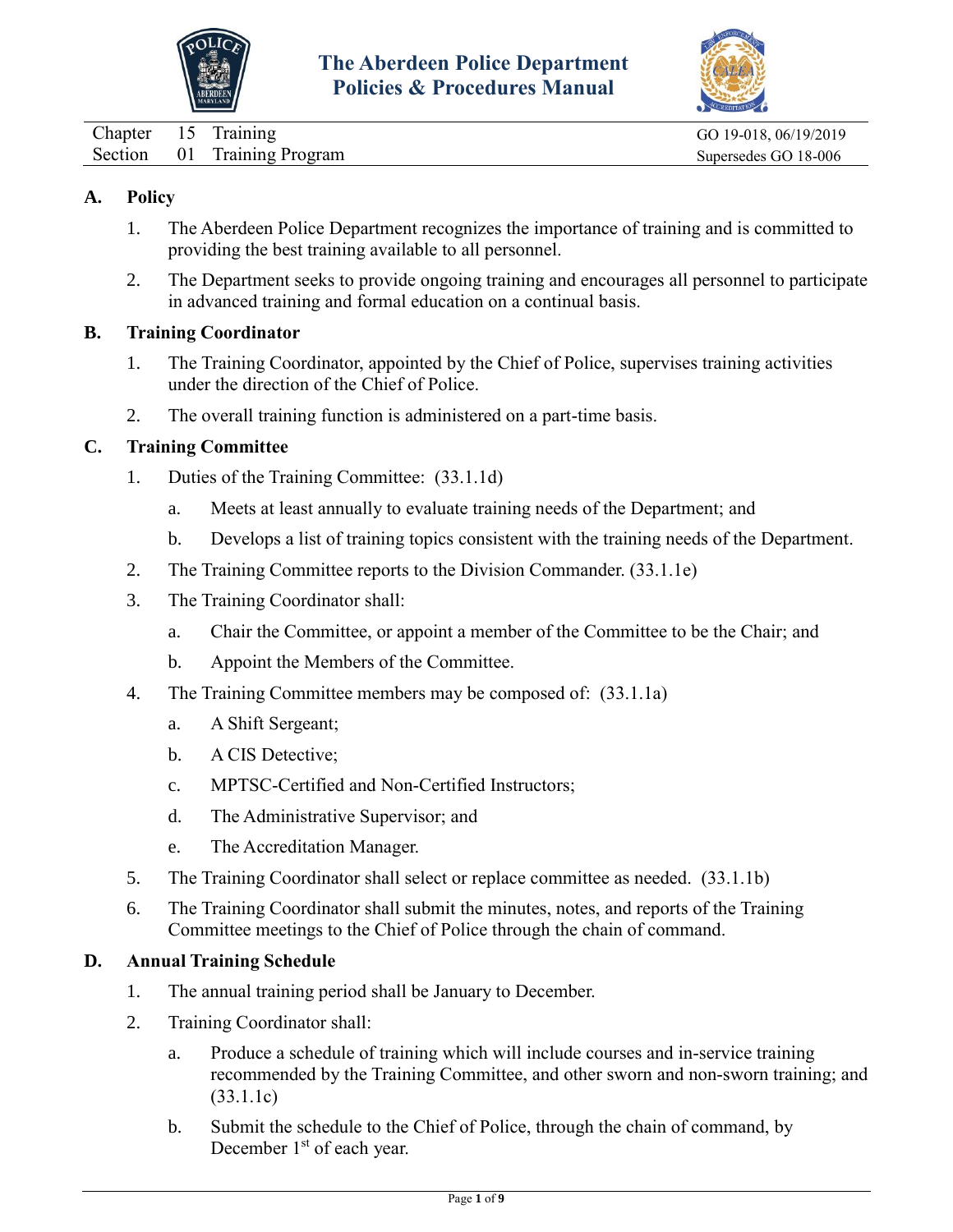



| Section 01 Training Program | Chapter 15 Training |  | GO 19-018, 06/19/2019 |
|-----------------------------|---------------------|--|-----------------------|
|                             |                     |  | Supersedes GO 18-006  |

3. The schedule may be amended or revised any time during the training year as training requirements change and as directed by the Chief of Police.

## **E. Training Responsibilities**

- 1. Training responsibilities and duties include, but are not limited to:
	- a. Planning and developing training programs for sworn and non-sworn personnel;
		- 1) Writing lesson plans for every training course;
		- 2) Applying for a MPCTC P# for each training course; and
		- 3) Ensuring that all training is developed within the framework of Department goals;
	- b. Selecting instructors;
	- c. Coordinating and implementing training programs;
	- d. Notifying personnel of required training and specialized individual training available to Departmental personnel;
	- e. Ensuring that training programs are attended;
	- f. Evaluating training programs;
	- g. Maintaining liaison between the Department and other training organizations; and
	- h. Maintaining and securing Departmental training records;

## **F. Resources for Training Development**

- 1. Personnel may use numerous resources to develop training courses. Resources may include and are not limited to:
	- a. Staff meetings;
	- b. Consultation with field personnel and field observations;
	- c. Officer course evaluation reports;
	- d. Complaint investigations;
	- e. Disciplinary actions; and
	- f. Incident, and vehicle accident reports involving officers.
- 2. Personnel may request training resources from other agencies.

## **G. Training Attendance** (33.1.2)

- 1. Members of the Aberdeen Police Department are expected to attend all assigned training programs.
- 2. Attendance will be documented by either the instructor or in cases where the training is at a location other than the Department, documentation will be furnished by the agency responsible for the training.
- 3. Attendance at a training program may be excused for court appearance or sickness.
- 4. Any absence shall approved by the attendee's supervisor and shall be in compliance with the requirements of the class.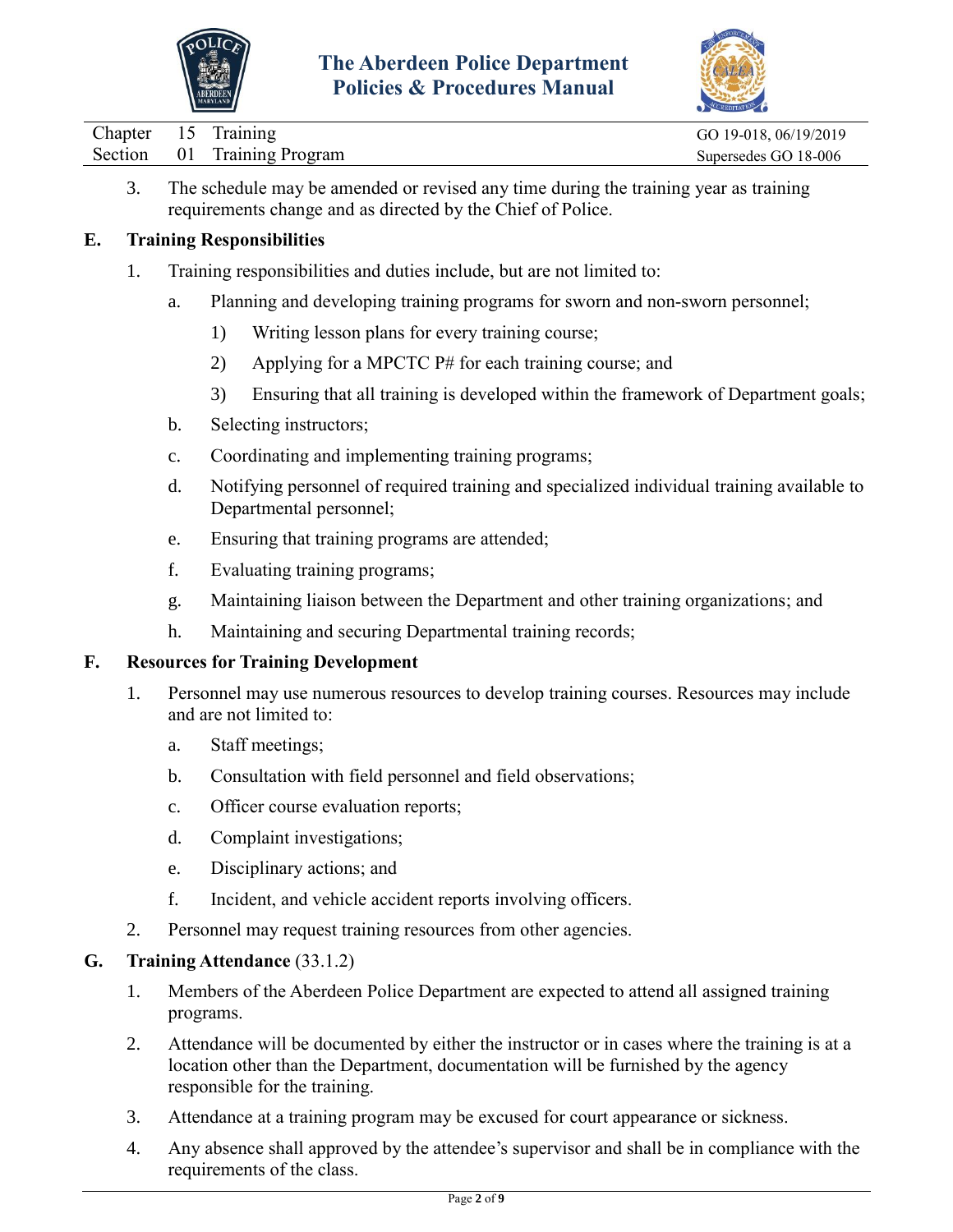

![](_page_3_Picture_2.jpeg)

| Chapter 15 Training |                             | GO 19-018, 06/19/2019 |
|---------------------|-----------------------------|-----------------------|
|                     | Section 01 Training Program | Supersedes GO 18-006  |

- 5. The time lost must be made up before any certificate of completion will be issued.
- 6. A certificate of completion will be issued to those students who satisfactorily complete any training program.
- 7. A copy of such certificates will be provided to the Training Coordinator for inclusion in the MPTSC Program, and placed in the officer's personnel file.

## **H. Training Expenses** (33.1.3)

1. Any expenses incurred by Department personnel while attending required or mandated training will be reimbursed based on actual expenditures that are supported by receipts within guidelines established and pre-approved by the Training Coordinator or Chief of Police, unless the personnel attending is receiving the standard *per diem* rate.

#### **I. Performance Based Training**

- 1. The MPTSC requires Performance Based Training during entrance level training.
- 2. The Aberdeen Police Department Field Training Program is based on a relationship of training to Job-Task Analysis.
- 3. This method of training is used in all training offered by the Department and requires that performance objectives be developed for such training.
- 4. Performance objectives will be submitted to the Chief of Police for approval before such training will commence. Performance objectives will include:
	- a. Focus on the elements of the job-task analysis for which training is needed;
	- b. Provide clear statements of what is to be learned;
	- c. Provide the basis for evaluation of the participants;
	- d. Provide the basis for evaluating the effectiveness of the training program.

#### **J. Lesson Plans**

- 1. The Training Coordinator shall maintain copies of lesson plans for all courses presented in the Department.
- 2. Lesson plans are required for all training classes.
	- a. Exception: Lesson Plans for Roll Call Training are not required.
- 3. The instructor shall submit to the Training Coordinator the original MPTSC-approved lesson plan before conducting any instruction.

## **K. Lesson Plan Approvals** (33.1.4e)

- 1. Maryland In-Service Program Approvals Instructors shall submit to the Training Coordinator an Approval Application with the Lesson Plan, according to MPTSC General Regulations.
- 2. In-House Training Courses Approval Instructors shall submit to the Training Coordinator all in-house course Lesson Plans to the Training Coordinator for approval.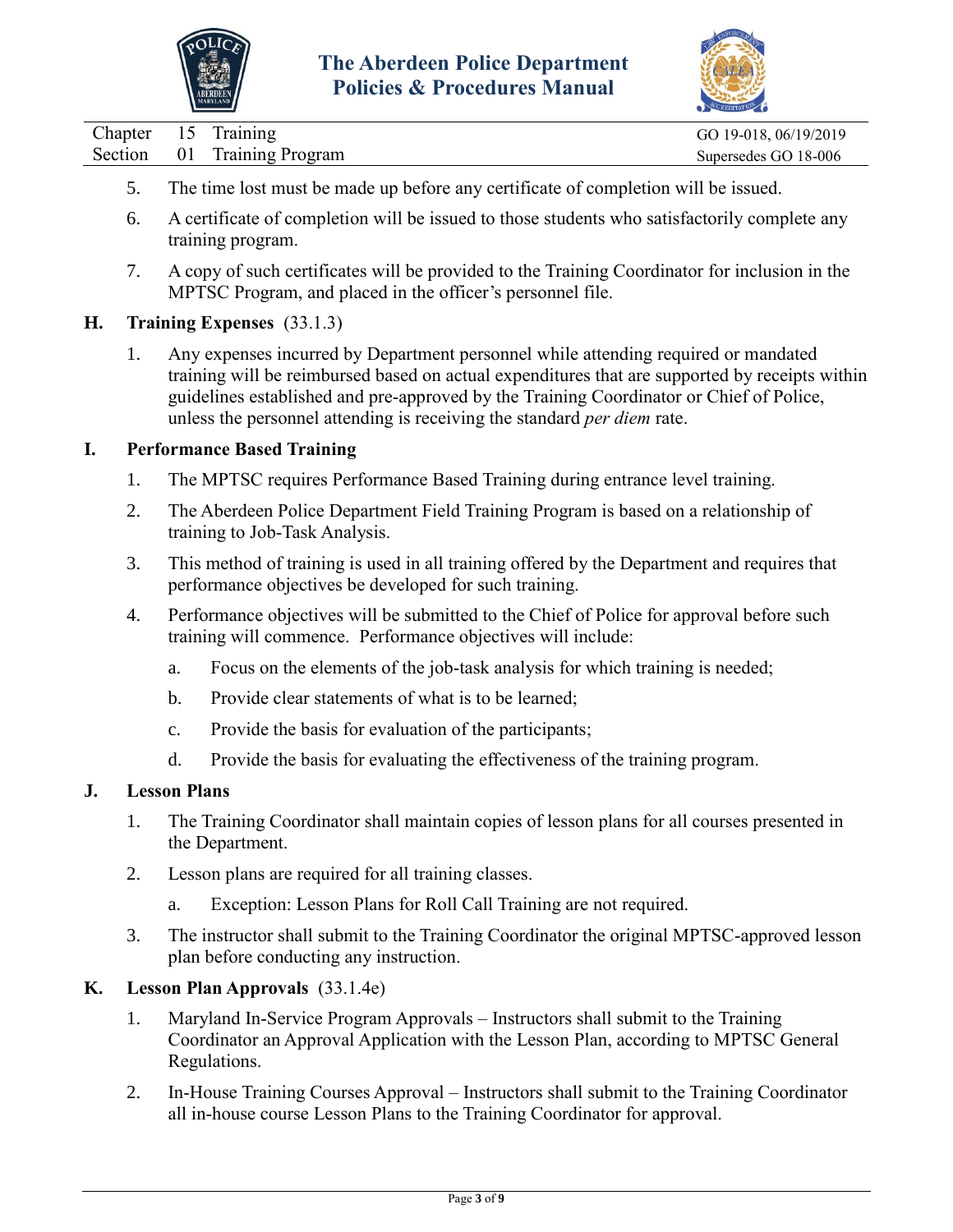![](_page_4_Picture_0.jpeg)

![](_page_4_Picture_2.jpeg)

Chapter 15 Training GO 19-018, 06/19/2019

Section 01 Training Program Supersedes GO 18-006

## **L. Lesson Plan Development**

- 1. Instructors should ensure that the subject to be covered in training is addressed completely and accurately and is properly sequenced with other training materials in the Lesson plans.
- 2. Lesson plans:
	- a. Establish the purpose of the instruction;
	- b. State the performance objectives; (33.1.4a)
	- c. Relate the training to critical job-tasks; (33.1.4a)
	- d. Identify the content of the training and instructional techniques; and (33.1.4b)
	- e. List the resources used to develop the training. (33.1.4c)
- 3. The lesson plans should include:
	- a. Responsibilities of the participants for the material taught; and
	- b. Plans for evaluation of the participants. (33.1.4f)
- 4. The instructional techniques that might be utilized are:
	- a. Conferences (debate, discussion groups, panels, and seminars);
	- b. Field experiences (field trips, interviews, operational experiences, and operational observations);
	- c. Presentations (lectures, lecture- discussion, lecture- demonstration);
	- d. Problem investigations (committee inquiry); and
	- e. Simulations (case study, game, and role-play).

#### **M. Testing**

- 1. The evaluation of in-house training is handled by testing which may be written, oral, etc.; the passing and failing grades are announced in advance.
- 2. The development of examinations directed and approved by the Training Coordinator, and are competency based, use performance objectives and measure knowledge and ability for job related skills.

## **N. Remedial Training** (33.1.5) (26.1.4a)

- 1. Remedial training is directed at solving a particular problem or improving the performance of an employee in a particular area within a given time frame with the expectation of improved performance.
- 2. Criteria used to determine the need for remedial training may be obtained from the employee performance evaluation, counseling report or, in the case of new recruits, from the FTO/Supervisor's Evaluations.
- 3. Remedial training assignments, just as all other training assignments, are a duty assignment.
- 4. Employees who do not participate in remedial training as directed are in violation of Department Policies and Procedures.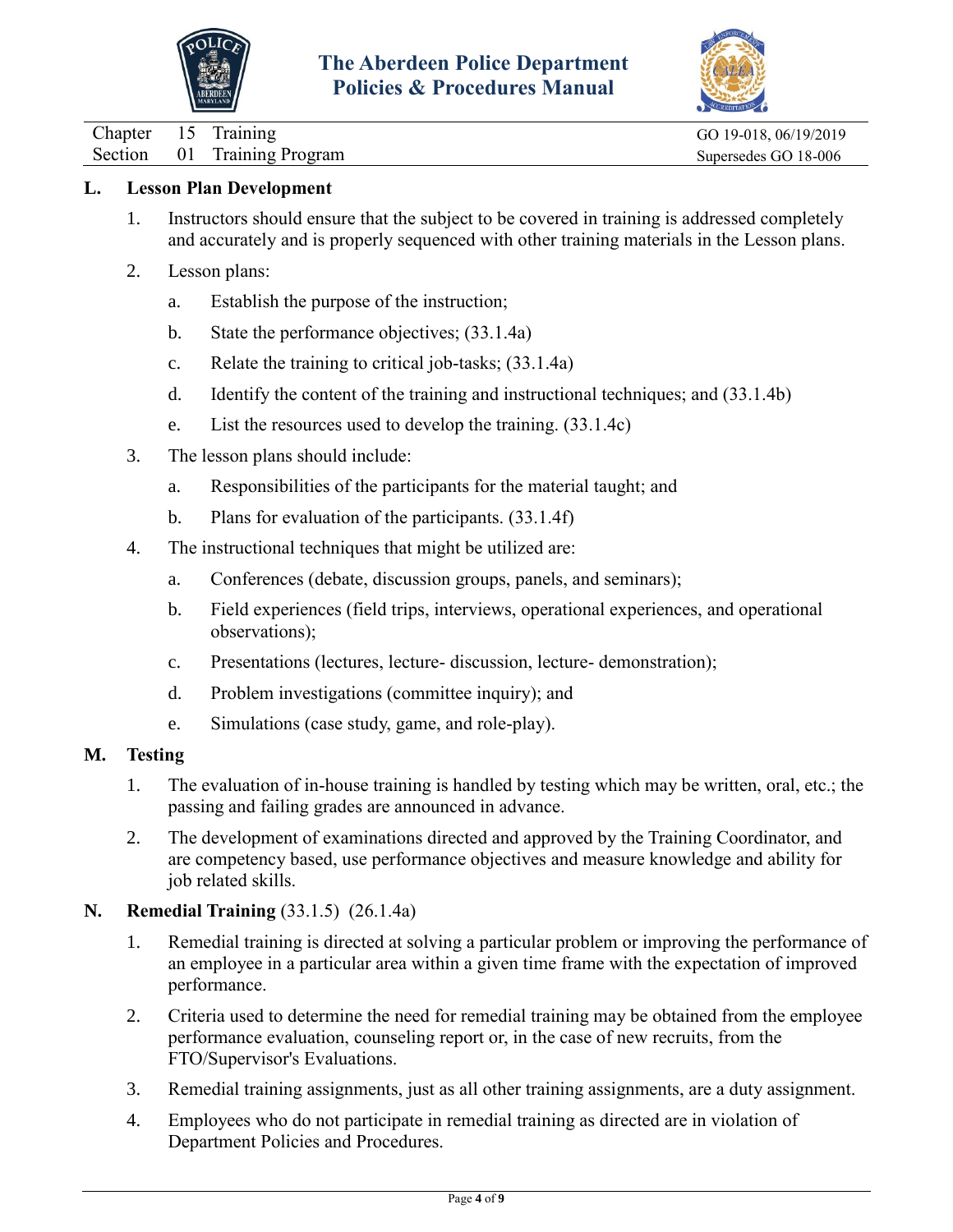![](_page_5_Picture_0.jpeg)

![](_page_5_Picture_2.jpeg)

Chapter 15 Training Go 19-018, 06/19/2019

Section 01 Training Program Supersedes GO 18-006

# **O. Training Records**

- 1. The Training Coordinator will maintain updated records of training on all Department personnel as follows: (33.1.6)
	- a. Individual training records will reflect:
		- 1) Name of Trainee;
		- 2) Date of Training;
		- 3) Course Name or Number;
		- 4) Title of Training;
		- 5) Number of Hours;
		- 6) Score; and
		- 7) Status (Passed or Completed).
	- b. Training class records will reflect:
		- 1) Course content (lesson plans); (33.1.7a)
		- 2) Personnel attending; and (33.1.7b)
		- 3) Performance of individual attended as measured by tests, if administered. (33.1.7c)
- 2. Training records will be treated the same as personnel records.
- 3. Persons authorized by the Chief of Police or designee will have access to the records.

## **P. Outside Training Agencies and Area Academies**

- 1. The Aberdeen Police Department utilizes recruit, in-service, and specialized training at MPTSC certified training academies and agencies.
- 2. The Training Coordinator is responsible for maintaining a positive relationship with the MPTSC certified training academy and/or agency by: (33.2.3)
	- a. Acting as the liaison officer;
	- b. Providing the academy with input based upon Department needs; and
	- c. Obtaining periodic status reports on the performance of a Department-hired recruit.

## **Q. Training Instructors**

- 1. Instructors for all Department-operated training programs shall meet the following requirements:
	- a. Have a minimum of three years police experience; or
	- b. Have successfully completed an instructor's course and be certified as an instructor by the MPTSC; or
	- c. Possess a demonstrated skill in area of instruction; or
	- d. Be knowledgeable of teaching theories, methods and practices and have some knowledge of law enforcement practices.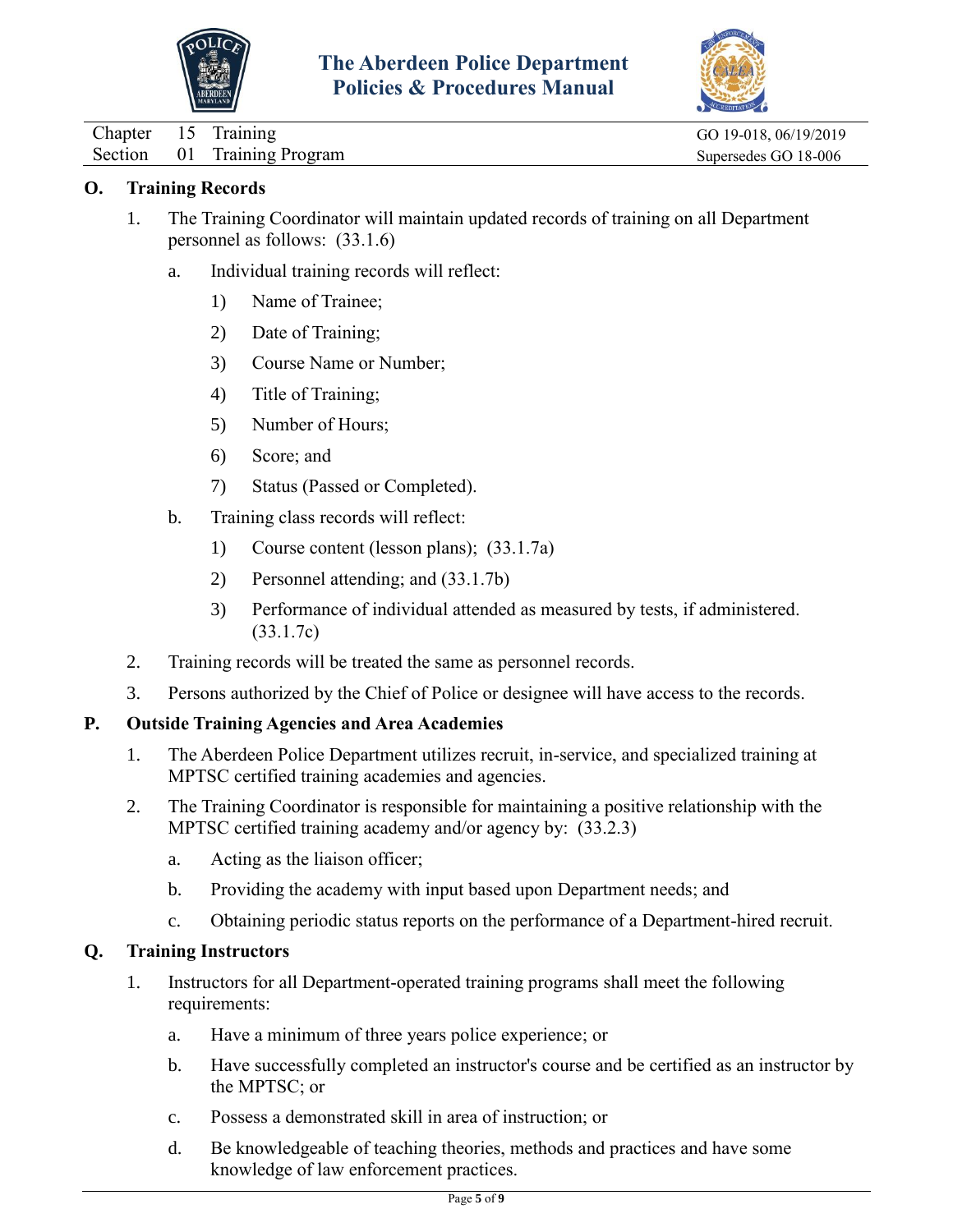![](_page_6_Picture_0.jpeg)

![](_page_6_Picture_2.jpeg)

Chapter 15 Training Go 19-018, 06/19/2019

Section 01 Training Program Supersedes GO 18-006

# **R. Instructors from Other Departments**

- 1. The Training Coordinator is responsible to ensure that instructors for law enforcement subjects enlisted from outside the Department:
	- a. Are selected under guidelines of the MPTSC;
	- b. Have demonstrated skill in his/her area of instruction; and
	- c. Comply with mandates of MPTSC.

## **S. In-Service and Roll Call Training**

- 1. Annually, all sworn personnel shall attend the following: (33.5.1)
	- a. In-Service Training as mandated by the MPTSC;
	- b. Firearms training and annual qualification;
	- c. Roll Call Training reviewing changes or revisions to Department Policies, and State and local Codes;
	- d. Classes required at the direction of the Chief of Police such as:
		- 1) Supervisory and management training;
		- 2) Policy and procedure training;
		- 3) Training required by CALEA (Commission on Accreditation for Law Enforcement Agencies);
		- 4) Accreditation Process Information training; and (33.5.3b)
		- 5) Any other training as the Chief of Police directs.
- 2. Roll Call
	- a. Officers of the Aberdeen Police Department normally report to the roll call room at the beginning of their assigned shift.
	- b. Roll Call should accomplish at a minimum the following five basic tasks:
		- 1) Briefing officers with information regarding daily patrol activity, patrol assignments and special details with particular attention given to persons, stolen vehicles, and major investigations.
		- 2) Notifying officers of changes in schedules and assignments.
		- 3) Notifying officers of new directives or changes in directives.
		- 4) Evaluating officer readiness to assume patrol.
		- 5) Providing officers with roll-call training. (33.5.2)
			- (a) Roll Call training is additional and supplemental to all other training.
			- (b) This training can be effective only if it is well-structured and reflects the needs or interests of the Department while being flexible enough to fit into the time limitations of a roll call setting.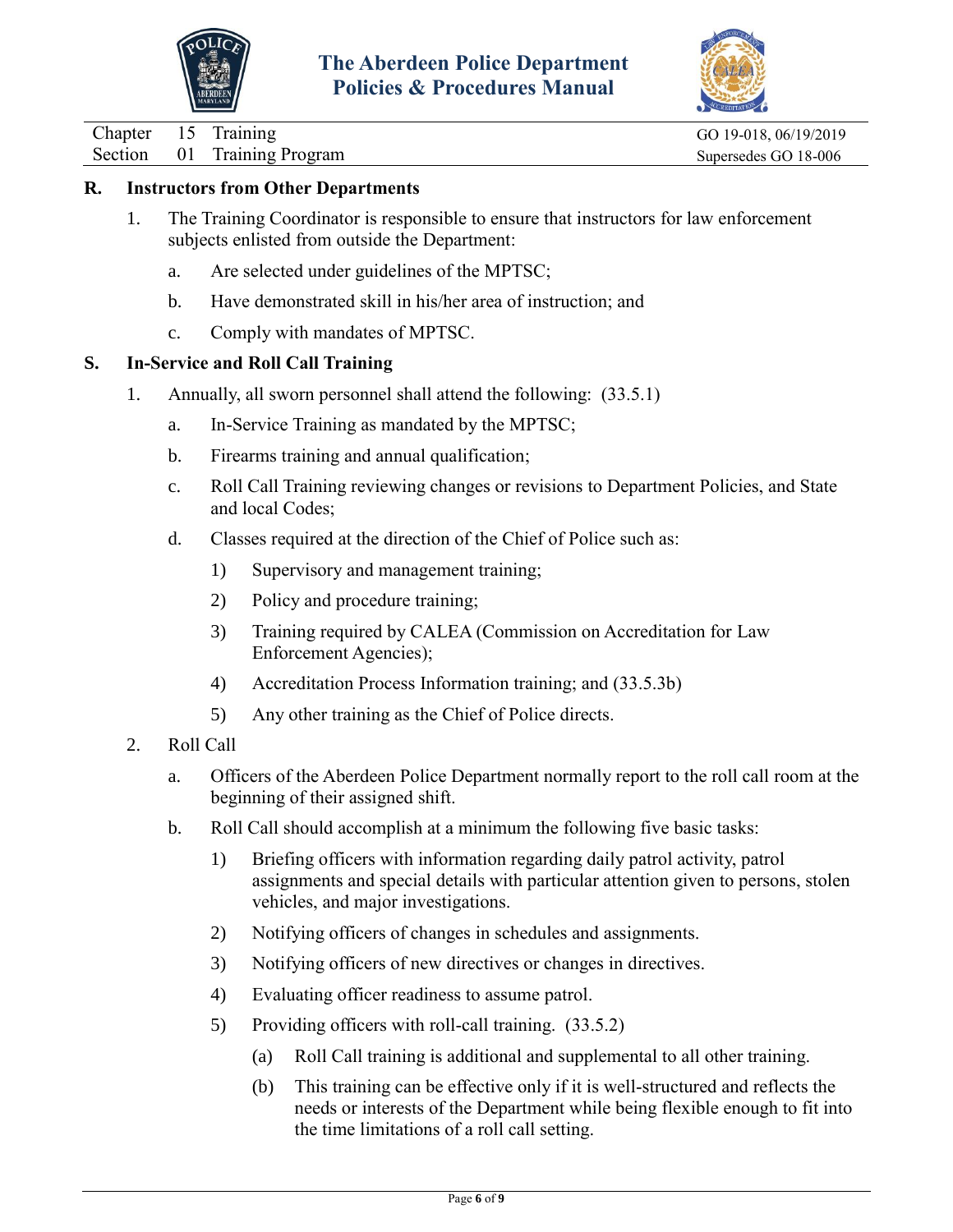![](_page_7_Picture_0.jpeg)

![](_page_7_Picture_2.jpeg)

Chapter 15 Training GO 19-018, 06/19/2019

Section 01 Training Program Supersedes GO 18-006

# **T. Specialized Training**

- 1. Assignments or ancillary duties which require specialized training include, but are not limited to: (33.6.1a)
	- a. Accreditation Manager; (33.5.4)
	- b. Bicycle Patrol Officer;
	- c. Canine Team;
	- d. Certified Instructor;
	- e. Crime Analyst;
	- f. Field Training Officer; (33.4.3e)
	- g. Firearms Instructor;
	- h. Hostage Negotiator; (46.2.4)
	- i. Intoximeter Operator;
	- j. Certified Instructor;
- k. Police Officer Recruit and Lateral;
- l. Newly Promoted Personnel;
- m. Police Communications Officer; (33.7.2)
- n. Polygrapher;
- o. Public Information Officer;
- p. Reconstructionist;
- q. Recruiter;
- r. School Resource Officer;
- s. Specialized Assignments; and
- t. Supervisors.
- 2. Personnel shall undergo applicable retraining. (33.6.1b)
- 3. Department employees may request specialized training by submitting a written request to their supervisors who will forward the request through the chain of command to the Deputy Chief for final approval. (46.2.4)
- 4. Employees are responsible to submit documented completion of specialized training (non-MPTSC) to the Training Coordinator for entry into the employees' training records.
- 5. Specialized training provided to personnel may include, but is not limited to the following: (33.6.1a)
	- a. Development and/or enhancement of the skills, knowledge, and abilities particular to the specialized training;
	- b. Management, administration, supervision, personnel policies, and support services of the function or component;
	- c. Performance standards of the function or component;
	- d. Supervised on-the-job training; (33.6.1c)
	- e. In addition to developing specialized skills, personnel assigned to specialized activities should be made aware of the administrative requirements and relationships of the specialized function or component to other parts of the Department; and
	- f. Each specialty has associated with it, certain legal and policy issues that should be included in training.
- 6. Where personnel are assigned to a specialized unit or task, training will be initiated at the first available opportunity.

## **U. Non-Sworn Training**

1. All newly appointed non-sworn personnel will receive the following training: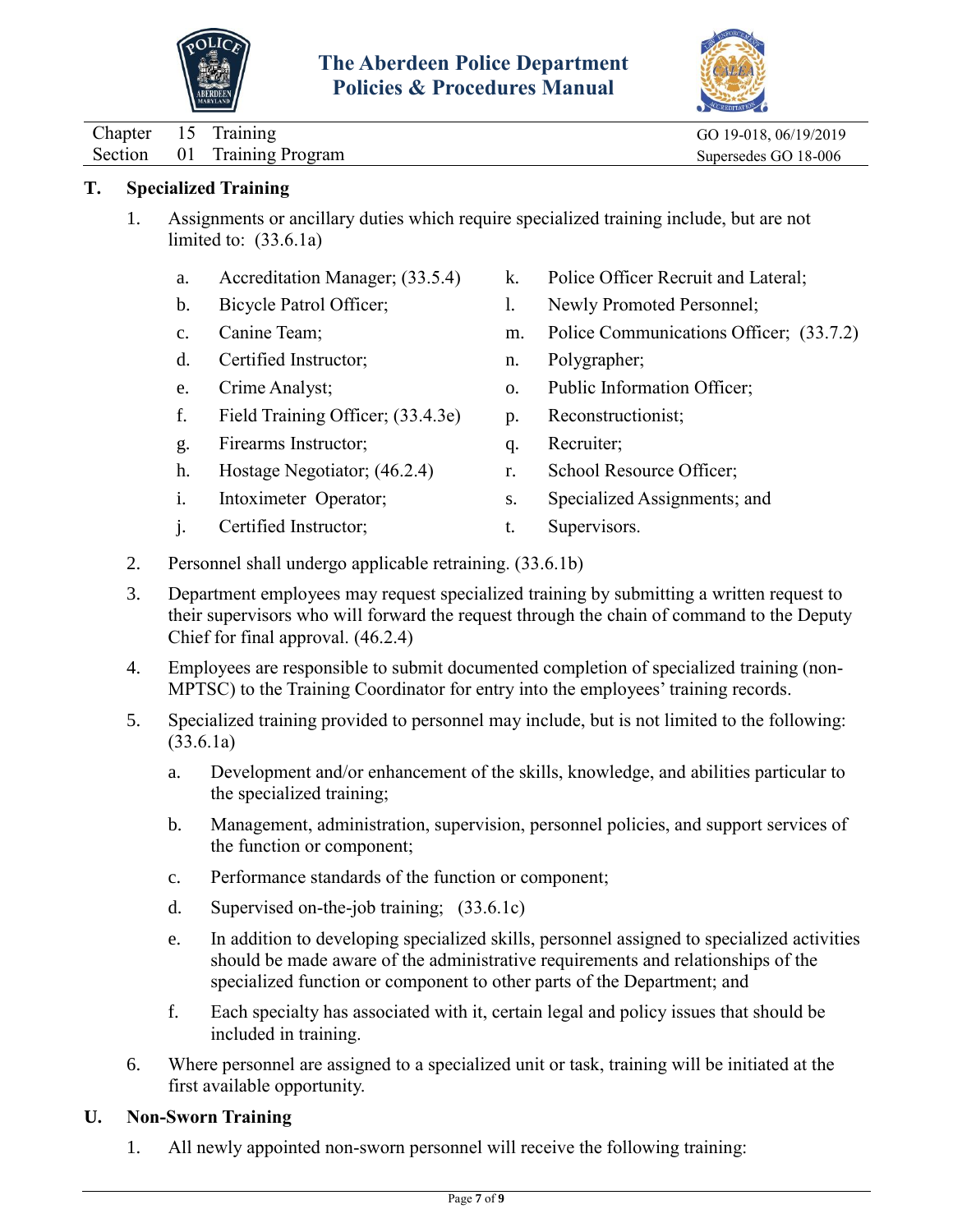![](_page_8_Picture_0.jpeg)

![](_page_8_Picture_2.jpeg)

|    |                    |          | <b>JARYLAND</b>                                                                                                                                                                                   | ACCREDITATION                                 |
|----|--------------------|----------|---------------------------------------------------------------------------------------------------------------------------------------------------------------------------------------------------|-----------------------------------------------|
|    | Chapter<br>Section | 15<br>01 | Training<br><b>Training Program</b>                                                                                                                                                               | GO 19-018, 06/19/2019<br>Supersedes GO 18-006 |
|    |                    | a.       | Orientation of the Department's role, purpose, goals, policies, and procedures;<br>(33.7.1a)                                                                                                      |                                               |
|    |                    | b.       | Working conditions, rules and regulations; and (33.7.1b)                                                                                                                                          |                                               |
|    |                    | c.       | Responsibilities and rights of employees. (33.7.1c)                                                                                                                                               |                                               |
|    | 2.                 |          | Police Communications Officers require training in addition to orientation, prior to the<br>assumption of job responsibilities. (33.7.2)                                                          |                                               |
|    | 3.                 |          | <b>Accreditation Manager Training</b>                                                                                                                                                             |                                               |
|    |                    | a.       | Employees assigned to the accreditation manager position shall receive specialized<br>accreditation manager training within one year of being appointed. (33.5.4)                                 |                                               |
| V. |                    |          | <b>College Attendance Records and Academic Improvement</b>                                                                                                                                        |                                               |
|    | 1.                 | records. | Sworn officers attending accredited college classes are urged to forward transcripts of final<br>semester grades to the Human Resource Representative for inclusion in their personnel            |                                               |
|    | 2.                 |          | The Chief of Police, or designee, may adjust work schedules, consistent with duty<br>requirements, to assist personnel in attending job-related courses.                                          |                                               |
|    |                    | a.       | No one will be permitted to attend class during duty hours.                                                                                                                                       |                                               |
|    |                    | b.       | This prohibition does not pertain to on-duty assignments in connection with in-service<br>training, entrance-level training, or other training assigned by the Department.                        |                                               |
|    | 3.                 |          | The number of credit hours permitted during a semester will be in accordance with the City<br>of Aberdeen Personnel Policy Manual.                                                                |                                               |
| W. |                    |          | <b>Educational Tuition Assistance (33.8.4c)</b>                                                                                                                                                   |                                               |
|    | 1.                 |          | Employees interested in attending educational courses provided for their specific work field<br>may apply in writing to the City of Aberdeen Human Resource Manager for tuition<br>assistance.    |                                               |
|    | 2.                 |          | Employees shall submit the request for assistance, prior to enrolling in educational courses,<br>to the Chief of Police.                                                                          |                                               |
|    | 3.                 |          | The Chief of Police will submit the request to the Human Resource Manager.                                                                                                                        |                                               |
|    | 4.                 |          | Tuition reimbursement for approved courses will be disbursed after the employee<br>successfully meets the requirements in the City of Aberdeen Personnel Manual.                                  |                                               |
| Х. |                    |          | <b>Sworn Officer - Certification and Decertification Procedures</b>                                                                                                                               |                                               |
|    | 1.                 |          | MPTSC is granted statutory power to authorize persons to serve as police officers, and to<br>suspend, revoke or recall any such authorization given by it.                                        |                                               |
|    | 2.                 |          | The Commission will certify authorization only for those persons who meet minimum<br>standards established by it.                                                                                 |                                               |
|    | 3.                 |          | The Chief of Police, or designee, shall be responsible to schedule sworn officers to receive all<br>required training and to certify to the Commission that its mandated standards have been met. |                                               |
|    |                    |          |                                                                                                                                                                                                   |                                               |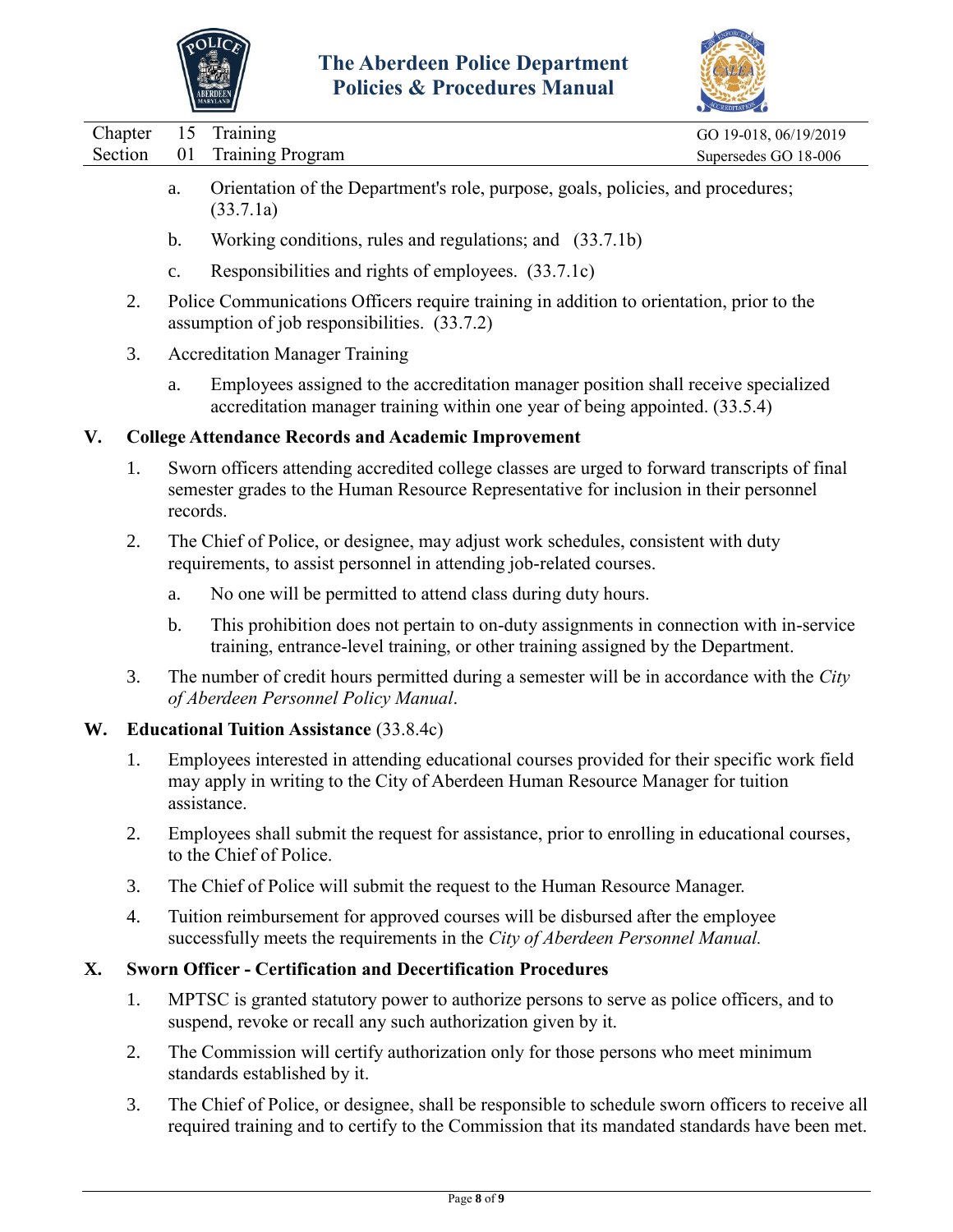![](_page_9_Picture_0.jpeg)

![](_page_9_Picture_2.jpeg)

|  | Chapter 15 Training         | GO 19-018, 06/19/2019 |
|--|-----------------------------|-----------------------|
|  | Section 01 Training Program | Supersedes GO 18-006  |
|  |                             |                       |

- 4. A list of Department sworn officers certified by the Commission shall be maintained by the Training Coordinator in the MPTSC Program.
- 5. If an employee fails to meet a training standard established by the Commission, the Chief of Police will, if appropriate, request a waiver of the training standard.
	- a. Records of any such waiver and subsequent action by the Commission will be maintained in the officer's personnel file, and Training Coordinator's files.
- 6. The Chief of Police or designee shall notify an employee if the employee fails to meet a mandated standard, the Commission has not granted a waiver and the employee's certification is suspended, revoked or recalled.
- 7. Sworn officers whose certification are suspended, revoked or recalled by the MPTSC shall have their police powers suspended.
- 8. No employee's police officer authorization will be restored until the employee is re-certified.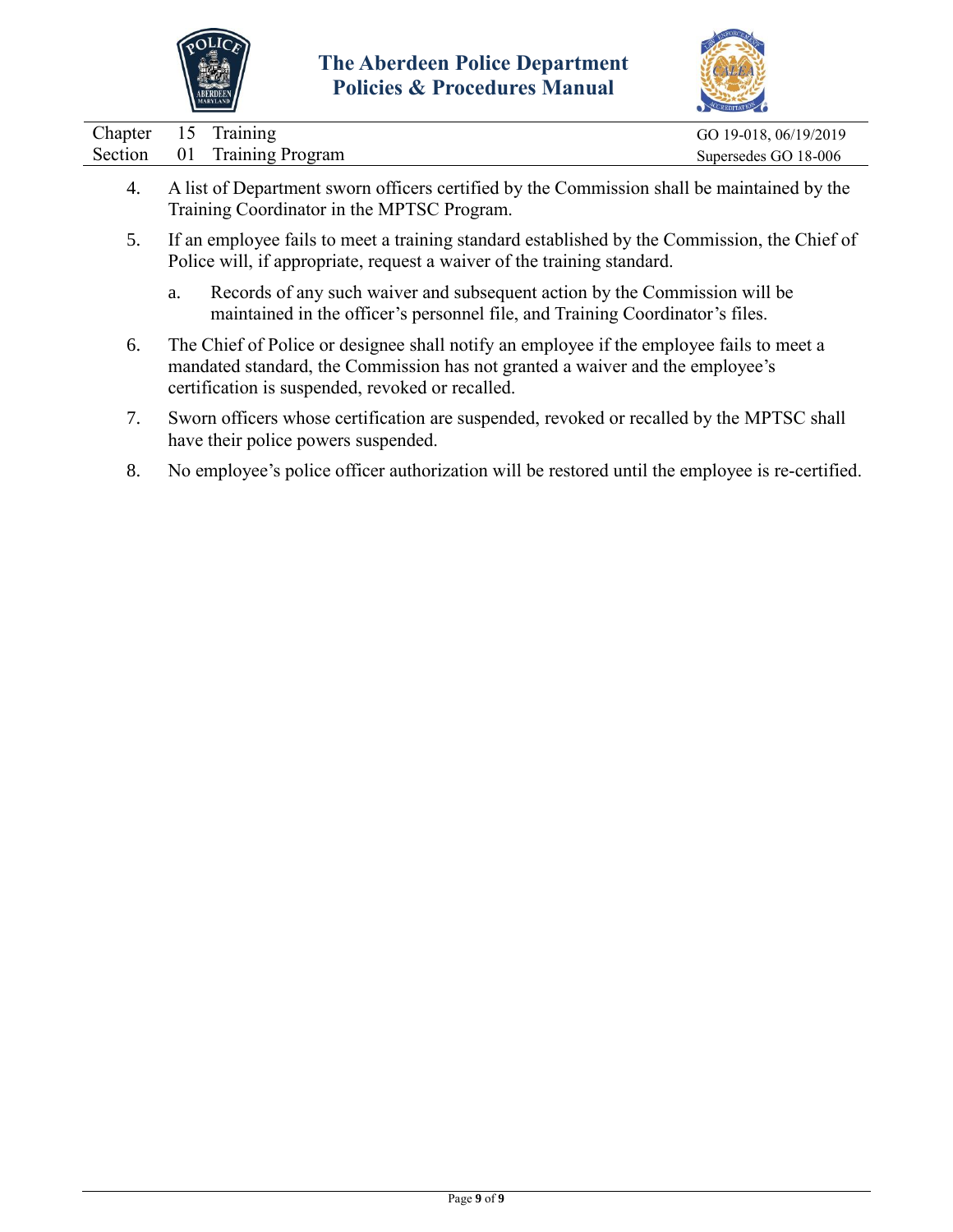![](_page_10_Picture_0.jpeg)

![](_page_10_Picture_2.jpeg)

<span id="page-10-0"></span>Chapter 15 Training Section 02 Employee Orientation and Reorientation

## **A. Policy**

- 1. The Department Orientation process will administered to:
	- a. New employees;
	- b. Newly-promoted employees;
	- c. Employees newly-assigned to selected specialized positions, as applicable;
	- d. Interns; and
	- e. Volunteers
- 2. The Department Reorientation process will be administered to:
	- a. Employees on extended leave in excess of 180 days (6 months), upon their return to work. (22.2.8a)

## **B. Orientation Program**

- 1. The Orientation Program shall include but not be limited to:
	- a. The Department's role, purpose, goals, policies, and procedures (33.7.1a)
	- b. Working conditions and regulations (33.7.1b)
	- c. Responsibilities and rights of employees (33.7.1c)
	- d. Job Descriptions
	- e. Required Initial Training

## **C. Responsibilities**

- 1. The Administrative Lieutenant shall be responsible to administer the New Employee Orientation Program.
- 2. The Administrative Lieutenant or designee will notify the Accreditation Manager prior to the affected person's start date, giving the Accreditation Manager enough time to prepare the Orientation Package.
- 3. The Administrative Lieutenant or designee will ensure that employees and volunteers complete their Orientation Programs
	- a. Within 30 days after their employment/new position begins,
	- b. Within 30 days after completing a recruit academy, or
	- c. As soon as required training is completed, if more than 30 days elapse.

## **D. Orientation Process and Recordkeeping**

- 1. The Accreditation Manager shall prepare the Orientation Package (Orientation Checklist with required documents), using the appropriate form:
	- a. Form 108 Orientation Checklist New Civilian Employee
	- b. Form 107 Orientation Checklist New Sworn Employee
	- c. Form 156 Orientation Checklist New Crossing Guard Employee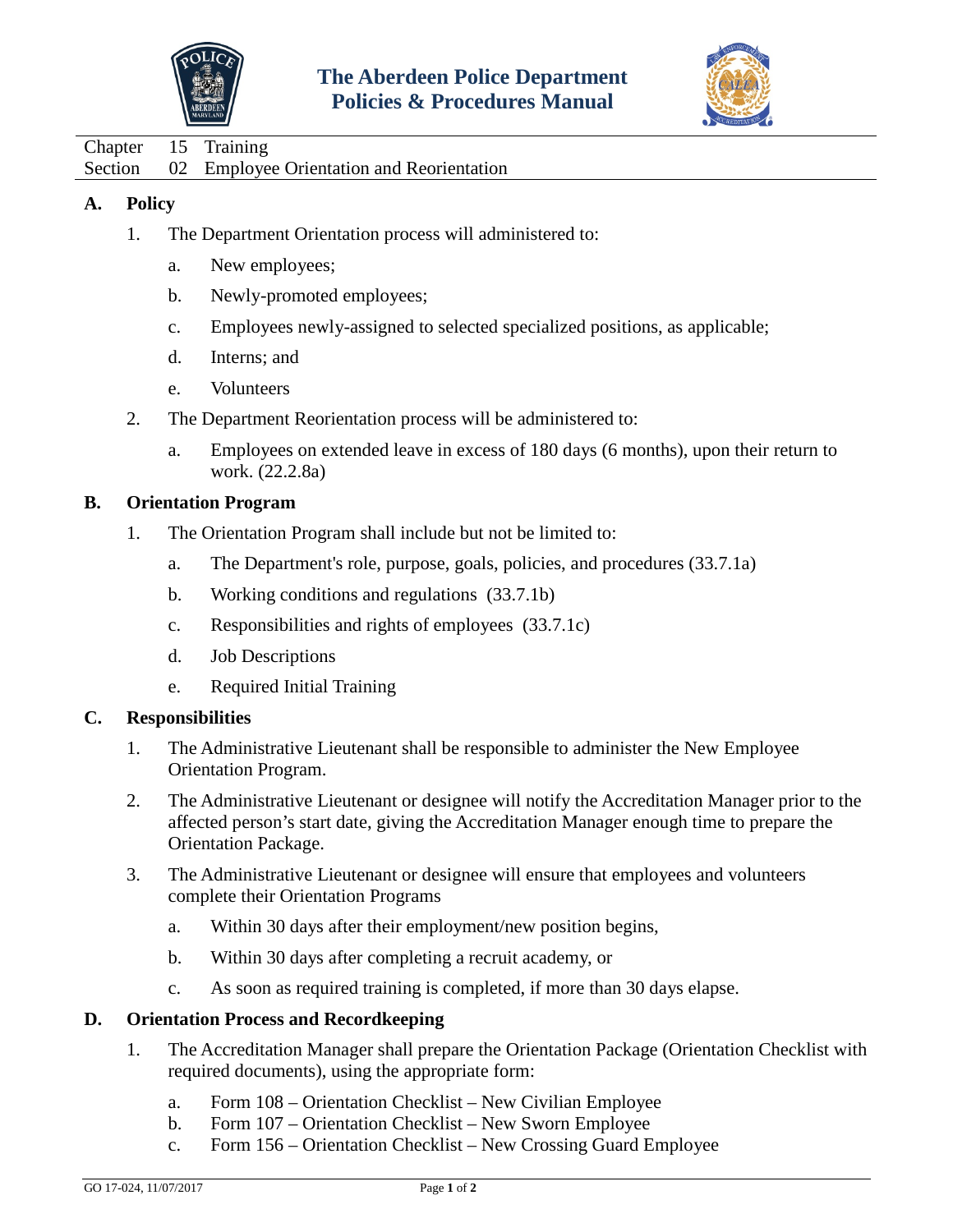![](_page_11_Picture_0.jpeg)

![](_page_11_Picture_2.jpeg)

|         |                                                                                                                                                                                                   | $\sum_{n}$ |
|---------|---------------------------------------------------------------------------------------------------------------------------------------------------------------------------------------------------|------------|
| Chapter | 15 Training                                                                                                                                                                                       |            |
| Section | 02 Employee Orientation and Reorientation                                                                                                                                                         |            |
|         | Form 157 – Reorientation Checklist – Employee Returning from Extended Absence<br>d.                                                                                                               |            |
|         | The Administrative Lieutenant or designee shall be responsible to acquire the Orientation<br>Package from the Accreditation Manager and track Orientation and Reorientation Checklist<br>Process. |            |
|         |                                                                                                                                                                                                   |            |

- 3. The Administrative Lieutenant or designee shall
	- a. Meet with the employee and perform all actions on the checklist; and
	- b. Submit the completed Orientation Checklist and signed documents, as soon as they are completed, to the Accreditation Manager.
- 4. The Accreditation Manager will review and sign the checklists, verify the signed documents, and submit the completed Orientation Package to the Executive Assistant, for filing in Personnel folders.

#### **E. Reorientation Program**

- 1. The Administrative Lieutenant shall be responsible to administer the Reorientation Program for employees returning from military deployment.
- 2. Supervisors shall be responsible to administer the Reorientation Program for non-military returning employees, which will include but not be limited to:
	- a. Updating the employee on Department Policies and Procedures Manual changes
	- b. Updating the employee's certifications if applicable
	- c. Introducing the employee to specific Division or Section changes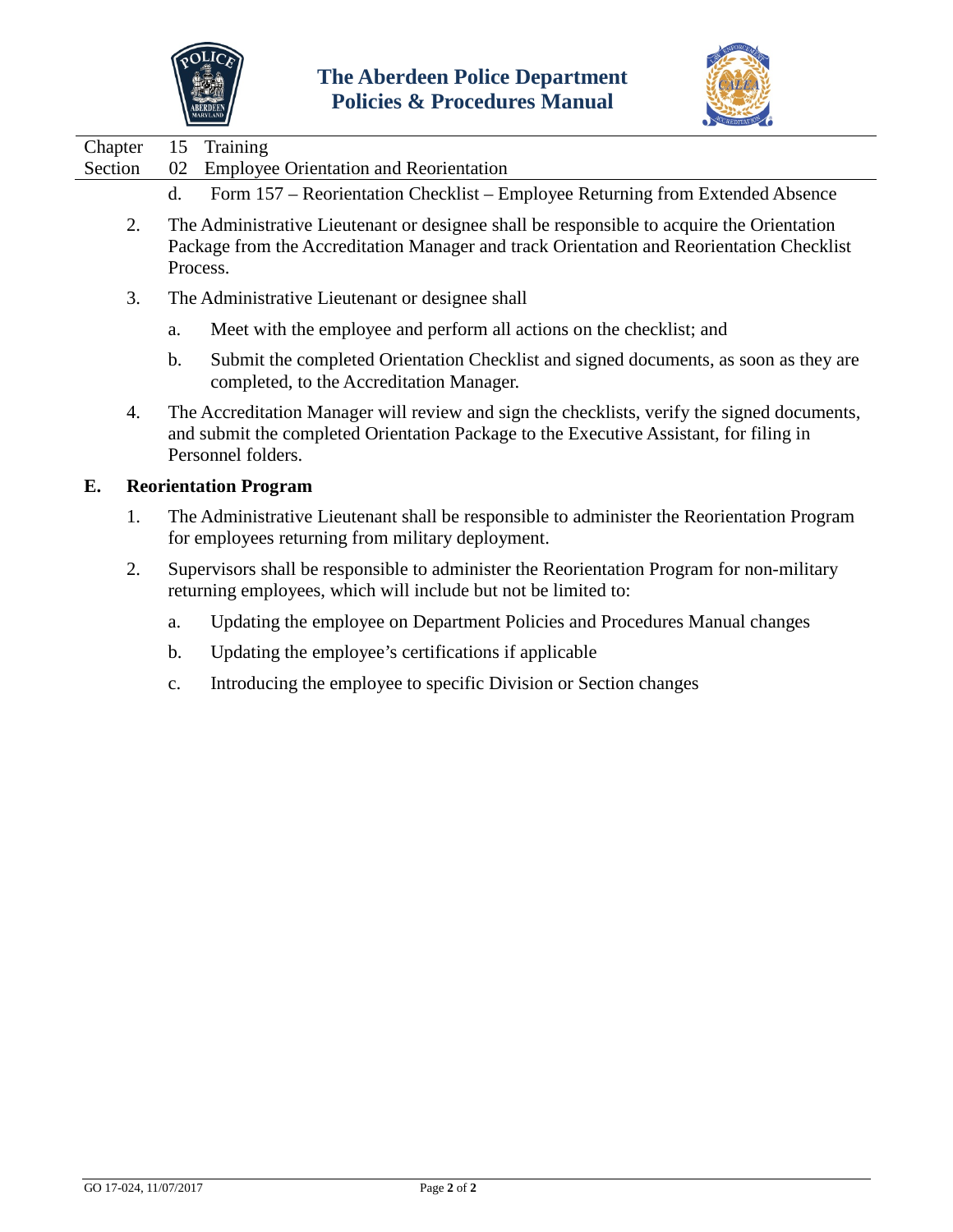![](_page_12_Picture_0.jpeg)

![](_page_12_Picture_2.jpeg)

<span id="page-12-0"></span>Chapter 15 Training GO 18-001, 1/30/2018 Section 03 Field Training Program Supersedes GO 17-023

## **A. Field Training Program**

- 1. The Aberdeen Police Department has a Field Training Program which will be the responsibility of the Patrol Lieutenant who will utilize the Field Training Officer to coordinate and ensure the administration of the program.
- 2. Provisions of the Field Training Program are provided below:
	- a. Field training for sworn recruit and lateral personnel will be no less than 4 weeks. (33.4.3a)
	- b. Field Training will commence as soon as possible upon completion of entrance level training for recruit and as soon as possible after the start date for a lateral officer.
	- c. The time frame for field training for lateral personnel will be at the discretion of the Patrol Lieutenant based on recommendations of first line supervision.
- 3. The shift supervisor has the responsibility of supervising the FTO and recruit. (33.4.3c)
- 4. Recruits should be assigned to and remain with a single Field Training Officer for the duration of field training. (33.6.1c)
- 5. Recruits should further perform and be exposed to all aspects of police work (desk duty, prisoner transportation, court appearance, etc.) while accompanied by their Field Training Officer. (33.6.1c) (33.4.3f)
- 6. The Patrol Lieutenant or designee may initiate and maintain or conduct liaison activities with the staff members of the graduating police academy of the field trainee. (33.4.3d)
	- a. This liaison will be for the purpose of ensuring that the trainee is provided with additional resources and that the FTO is instructing skills that are in accordance with the graduating academy curriculum.

## **B. Recruit Training**

- 1. Recruit and Lateral Training includes
	- a. A curriculum based on tasks of the most frequent assignment associated duties of officers who complete recruit training and task frequently associated with lateral officers. (33.4.2a)
	- b. Use of evaluation techniques designed to measure competency in the required skills, knowledge, and abilities (33.4.2b)
- 2. Any Aberdeen Police Department recruit must successfully complete a certified police academy covering the objectives set forth by the MPCTC. (33.4.1)
	- a. The academy provides for entrance-level instruction as mandated by the MPCTC; pertinent practical problems are incorporated.
	- b. All Aberdeen officers attending the entrance level training will comply with all academy policies, and procedures.
	- c. Entrance Level training academies provide performance-based training and evaluation as mandated by the State of Maryland.
- 3. All newly sworn officers of the Aberdeen Police Department who have graduated from entrance level training must complete the Departmental FTO Program.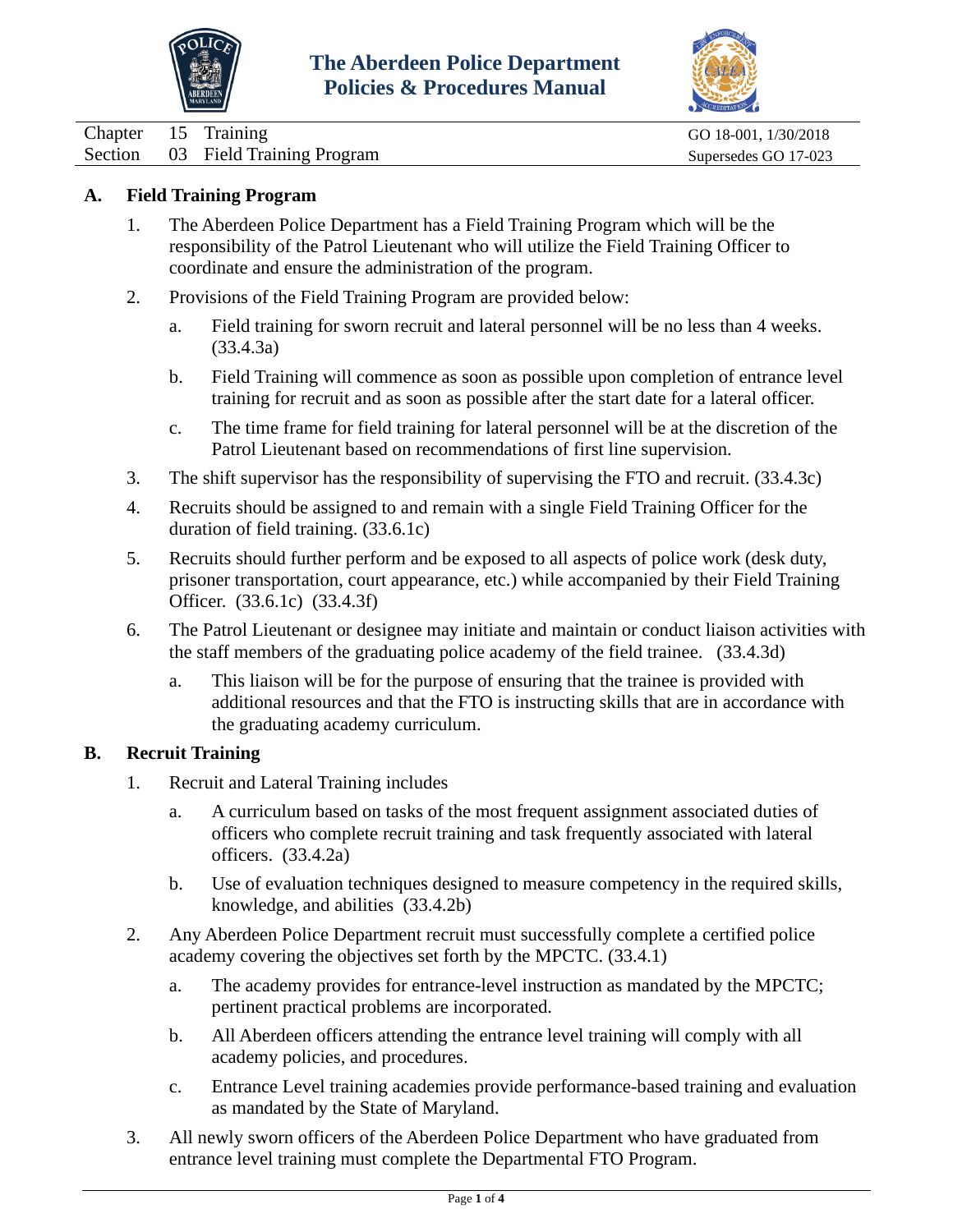![](_page_13_Picture_0.jpeg)

![](_page_13_Picture_2.jpeg)

|                                     |    |               | <b>MARYLAND</b>                                                                                                                                                                                                                                                |                      |
|-------------------------------------|----|---------------|----------------------------------------------------------------------------------------------------------------------------------------------------------------------------------------------------------------------------------------------------------------|----------------------|
| Chapter                             |    | 15            | Training                                                                                                                                                                                                                                                       | GO 18-001, 1/30/2018 |
| Section                             |    | 03            | <b>Field Training Program</b>                                                                                                                                                                                                                                  | Supersedes GO 17-023 |
|                                     | 4. |               | A copy of the Regulations of the MPCTC may be reviewed through the Training<br>Coordinator.                                                                                                                                                                    |                      |
|                                     | 5. |               | The Aberdeen Police Department shall be responsible to provide recruits with training on<br>policies and procedures specific to this Department. (33.2.4)                                                                                                      |                      |
| $\mathbf{C}$ .                      |    |               | Field Training, Recruit Officer (33.4.2a)                                                                                                                                                                                                                      |                      |
| 1.<br>including but not limited to: |    |               | Week One - the recruit will be introduced to administrative functions of the Department                                                                                                                                                                        |                      |
|                                     |    | a.            | Receiving issued equipment,                                                                                                                                                                                                                                    |                      |
|                                     |    | $\mathbf b$ . | Touring local service area,                                                                                                                                                                                                                                    |                      |
|                                     |    | c.            | Meeting City staff and elective officials.                                                                                                                                                                                                                     |                      |
|                                     |    | d.            | Police Communications, Records, Criminal Investigations and Special Operations Unit.                                                                                                                                                                           |                      |
|                                     |    | e.            | The recruit's compliance will be documented by checks and initials on the Week One<br>Forms in the FTO booklet.                                                                                                                                                |                      |
|                                     | 2. |               | Weeks Two, Three, and Four - the recruit officer will be assigned to a department FTO.                                                                                                                                                                         |                      |
|                                     |    | a.            | The FTO will monitor the process of the recruit throughout the remainder of the Field<br>Training process. (33.4.3c)                                                                                                                                           |                      |
|                                     |    | $\mathbf b$ . | The FTO will record the recruits daily activity on the forms provided.                                                                                                                                                                                         |                      |
|                                     |    | $C_{\bullet}$ | The FTO should summarize the daily activities and observations and comments should<br>be brief and focus on behaviors.                                                                                                                                         |                      |
|                                     |    | d.            | On the last day of the work week the FTO will complete the Recruit Competency<br>Observation Report. (33.4.2b)                                                                                                                                                 |                      |
|                                     |    |               | The FTO will only rate observed behavior.<br>1)                                                                                                                                                                                                                |                      |
|                                     |    |               | Unsatisfactory performance will be noted.<br>2)                                                                                                                                                                                                                |                      |
|                                     |    |               | 3)<br>In cases of unsatisfactory performance, the FTO, working with the recruit will<br>complete a FTO Development Plan the plan should identify the area of<br>unsatisfactory performance and address how the performance will be addressed<br>and corrected. |                      |
|                                     |    |               | The shift supervisor may assist in the plan's development.<br>4)                                                                                                                                                                                               |                      |
|                                     |    |               | The plan will be documented on the FTO Development Plan in the FTO booklet.<br>5)                                                                                                                                                                              |                      |
| 3.                                  |    |               | Weekly, the shift supervisor will complete the Supervisors Weekly Observation Report.<br>(33.4.2b)                                                                                                                                                             |                      |
|                                     |    | a.            | The supervisor will evaluate the Field Training Officer's performance as the new<br>officer's trainer. (33.4.3c)                                                                                                                                               |                      |
|                                     |    | $\mathbf b$ . | The supervisor will rate only observed behavior of the officer.                                                                                                                                                                                                |                      |
|                                     |    |               | The supervisor shall document unsatisfactory and outstanding performance.<br>1)                                                                                                                                                                                |                      |
|                                     | 4. |               | On the last day of field training the FTO will complete the Final Competency Report.                                                                                                                                                                           |                      |

a. The FTO will note if the recruit is Qualified, Not Qualified or need Additional Training.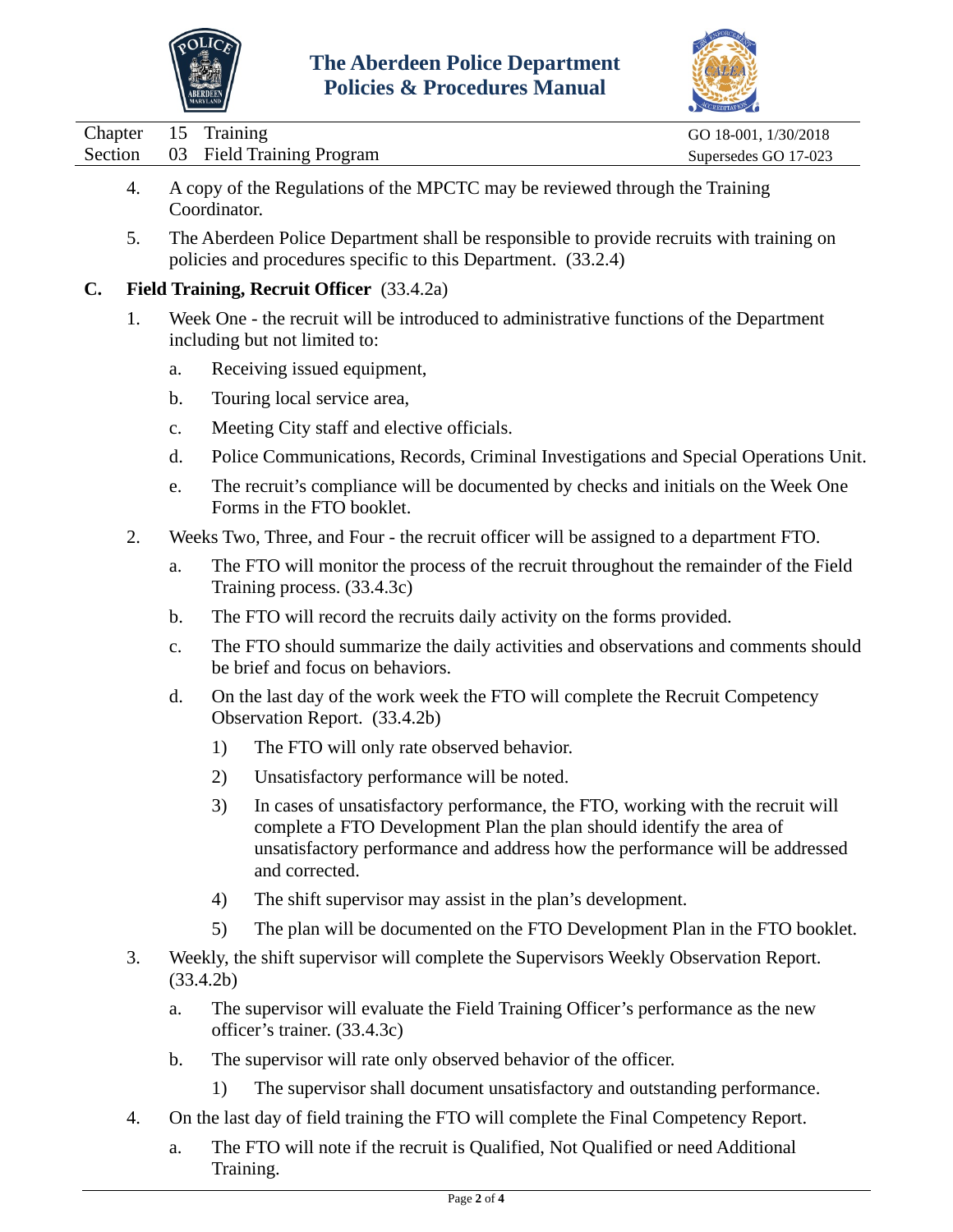![](_page_14_Picture_0.jpeg)

![](_page_14_Picture_2.jpeg)

| Chapter 15 Training |                                   | GO 18-001, 1/30/2018 |
|---------------------|-----------------------------------|----------------------|
|                     | Section 03 Field Training Program | Supersedes GO 17-023 |
|                     |                                   |                      |

b. The report will be forwarded to the shift supervisor and up the Chain of Command for final review.

# **D. Field Training, Lateral Officer** (33.4.2a)

- 1. Week One the lateral will be introduced to administrative functions of the Department including but not limited to:
	- a. Receiving issued equipment,
	- b. Touring local service area,
	- c. Meeting City staff and elective officials.
	- d. Spending time with Police Communications, Records, Criminal Investigations and Special Operations Unit.
	- e. The lateral's compliance will be documented by checks and initials on the Week One Forms in the FTO booklet. (33.4.2b)
- 2. Weeks Two, Three, and Four (if needed) the lateral officer will be assigned to a department FTO.
- 3. The FTO will monitor the process of the lateral throughout the remainder of the Field Training process.
	- a. The FTO will record the lateral's daily activity on the forms provided.
	- b. The FTO should summarize the daily activities and observations and comments should be brief and focus on behaviors.
	- c. On the last day of the work week the FTO will complete the Lateral Competency Observation Report. (33.4.2b)
		- 1) The FTO will only rate observed behavior.
		- 2) Unsatisfactory performance will be noted.
	- d. In cases of unsatisfactory performance, the FTO, working with the lateral will complete an FTO Development Plan the plan should identify the area of unsatisfactory performance and address how the performance will be addressed and corrected.
		- 1) The shift supervisor may assist in the plans development.
		- 2) The plan will be documented on the FTO Development Plan in the FTO booklet.
- 4. Weekly, the shift supervisor will complete the Supervisors Weekly Observation Report. (33.4.2b)
	- a. The supervisor will evaluate the Field Training Officer's performance as the new officer's trainer. (33.4.3c)
	- b. The supervisor will rate only observed behavior of the officer.
		- 1) The supervisor shall document Unsatisfactory and outstanding performance.
- 5. On the last day of field training the FTO will complete the Final Competency Report. (33.4.3g)
	- a. The FTO will note if the lateral is Qualified, Not Qualified or need Additional Training.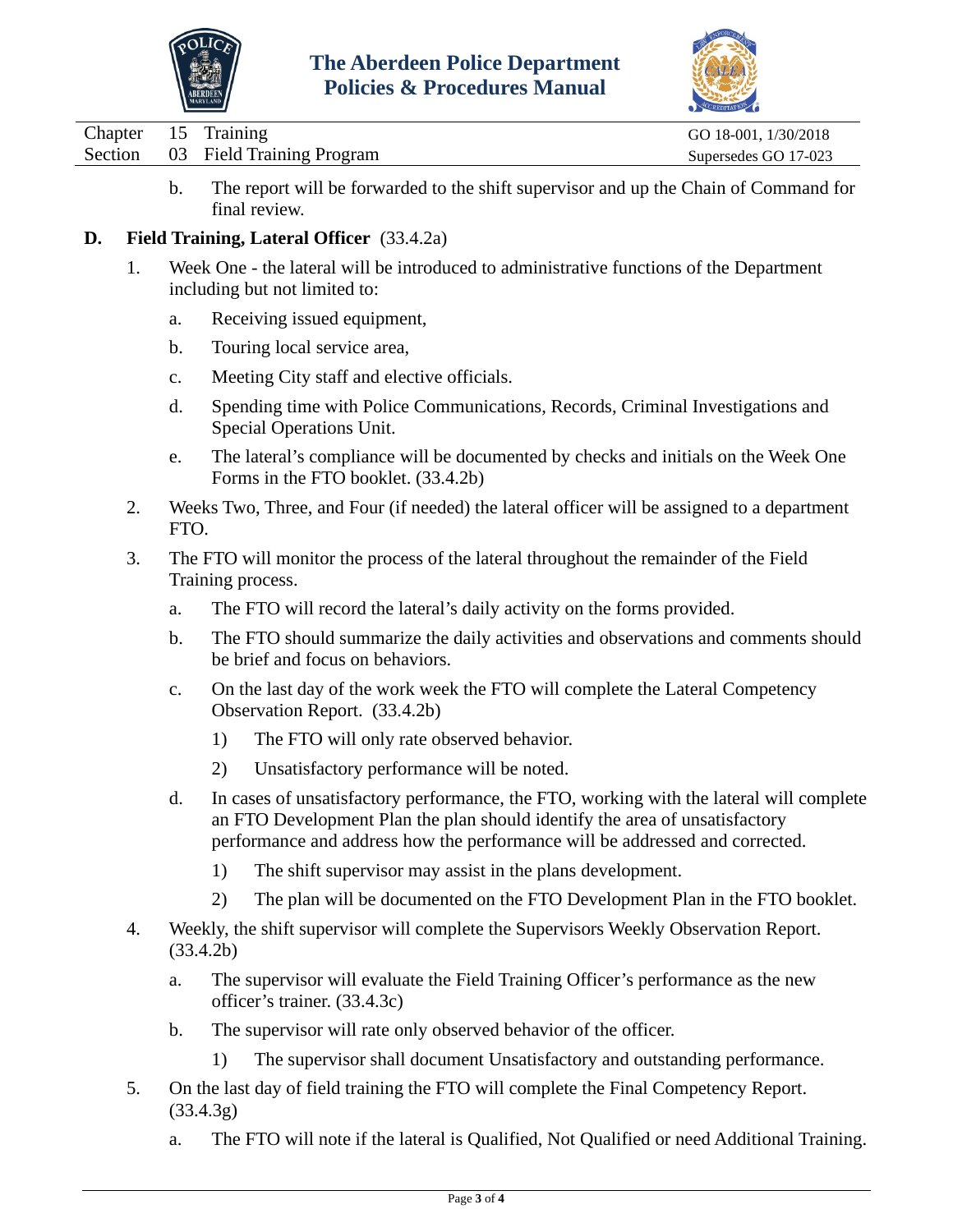![](_page_15_Picture_0.jpeg)

![](_page_15_Picture_2.jpeg)

| Chapter 15 Training |                                   | GO 18-001, 1/30/2018 |
|---------------------|-----------------------------------|----------------------|
|                     | Section 03 Field Training Program | Supersedes GO 17-023 |
|                     |                                   |                      |

b. The report will be forwarded to the shift supervisor and up the Chain of Command for final review.

## **E. FTO Selection Process**

- 1. Field Training Officers are very critical to the program, as their attitude, values and tactics set the example for recruit officers.
- 2. The selection process for FTO's is crucial and will meet the following criteria: (33.4.3b)
	- a. The FTO should be recommended by his immediate supervisor;
	- b. The FTO candidate must have a minimum of one year's experience as a police officer; and,
	- c. The FTO candidate must possess a current satisfactory evaluation.
- 3. All selected Field Training Officers shall (33.4.3e)
	- a. Attend a basic field training officer course of instruction prior to performing any FTO duties, and
	- b. Undergo in-service training periodically.
- 4. FTO's will not deviate from using the agency approved Field Training Officer Evaluation Packet.
	- a. This FTEP Packet is structured to depict actual training events accomplished and any relevant training comments.
	- b. This FTEP packet is considered to be a legal document and as such is subject to review and retention by the agency on a permanent basis.
- 5. The FTO will compile an accurate and complete training assessment that will include all training accomplishments performed as well as any remedial training provided. (33.4.3g)
- 6. Upon completion of the FTEP packet, the FTO will make a formal recommendation to the Patrol Commander, who will review the FTEP packet and make an additional recommendation to the Chief of Police. (33.4.3h)
- 7. The Chief of Police will make a final determination of the trainee's status.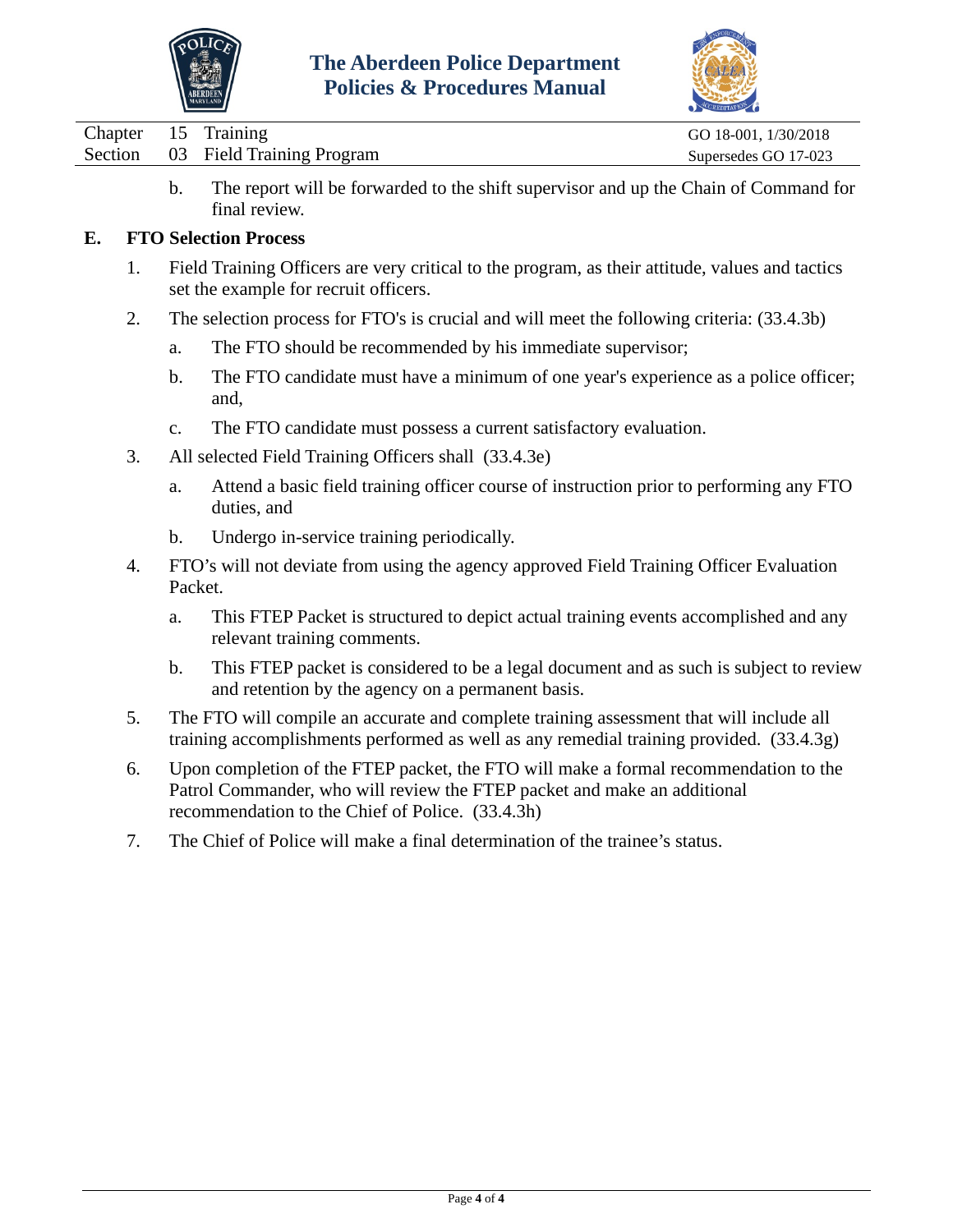![](_page_16_Picture_0.jpeg)

![](_page_16_Picture_2.jpeg)

<span id="page-16-0"></span>

| Chapter | 15 Training                     | GO 15-075, 04/08/2015 |
|---------|---------------------------------|-----------------------|
|         | Section 04 Specialized Training | New Policy            |

## **A. Policy**

1. Department employees are encouraged to develop specialized skills to enhance the level of services provided to the community.

## **B. Specialized Training**

- 1. Assignments or collateral duties which require specialized training include, but are not limited to: (33.6.1a)
	- a. SWAT- Officers will complete a basic SWAT school and will participate in training a minimum of 5 training days during 5 different months during any 6-month period.
	- b. Supervisors- Newly promoted Corporals are required to successfully complete the Maryland Police Training and Standards Commission (MPTSC) first line supervision school within 1 year of promotion. Newly promoted Lieutenants are required to successfully complete the MPTSC first line administrator school within 1 year of promotion.
	- c. Polygrapher- Initial certification through either the American Polygraph Association or American Association of Police Polygraphers and must complete 40 hours of training every 2 years and abide by industry recognized standards.
	- d. Police Communications Officer- Will be certified through departmental on the job training. Certified through State and National Associations (NCIC/METERS) and will maintain recertification every two years as required.
	- e. Crime Analyst- Initial training of Crime Analysis for Smaller Jurisdictions and take available training through International Association of Crime Analysts (IACA) and Portland State University. Additionally, one training class per year.
	- f. Bicycle Patrol Officer- Officers will be required to successfully complete initial training based on the standards set by the International Police Mountain Bike Association (IPMBA).
	- g. Certified Instructor- Officers will be required to successfully complete the Maryland Police Correctional & Training Commission (MPTSC) basic instructor course.
	- h. Field Training Officer- will successfully complete a recognized Field Training Instruction Program that should examines but is not limited to the roles of the field training officer, fundamentals of effective communication, counseling, training liability and legal issues. The FTO should attend periodic in service or advanced training.
	- i. Firearms Instructor- Officers will complete a Maryland Police Correctional & Training Commission (MPTSC) mandated Firearms Instructor Certification Course and a MPTSC mandated Basic Instructor certification course. Will complete both the classroom and practical MPTSC re-certification process every 4 years.
	- j. Hostage Negotiator- Officers will complete a basic Hostage Negotiator School.
	- k. Intoximeter Operator- Initial certification through Maryland State Police and will attend in-service training annually and conduct a simulation test monthly.
	- l. Less Lethal Instructor- Will be a certified Firearms Instructor for the Aberdeen Police Department and will attend a basic Instructor certification program for each Less Lethal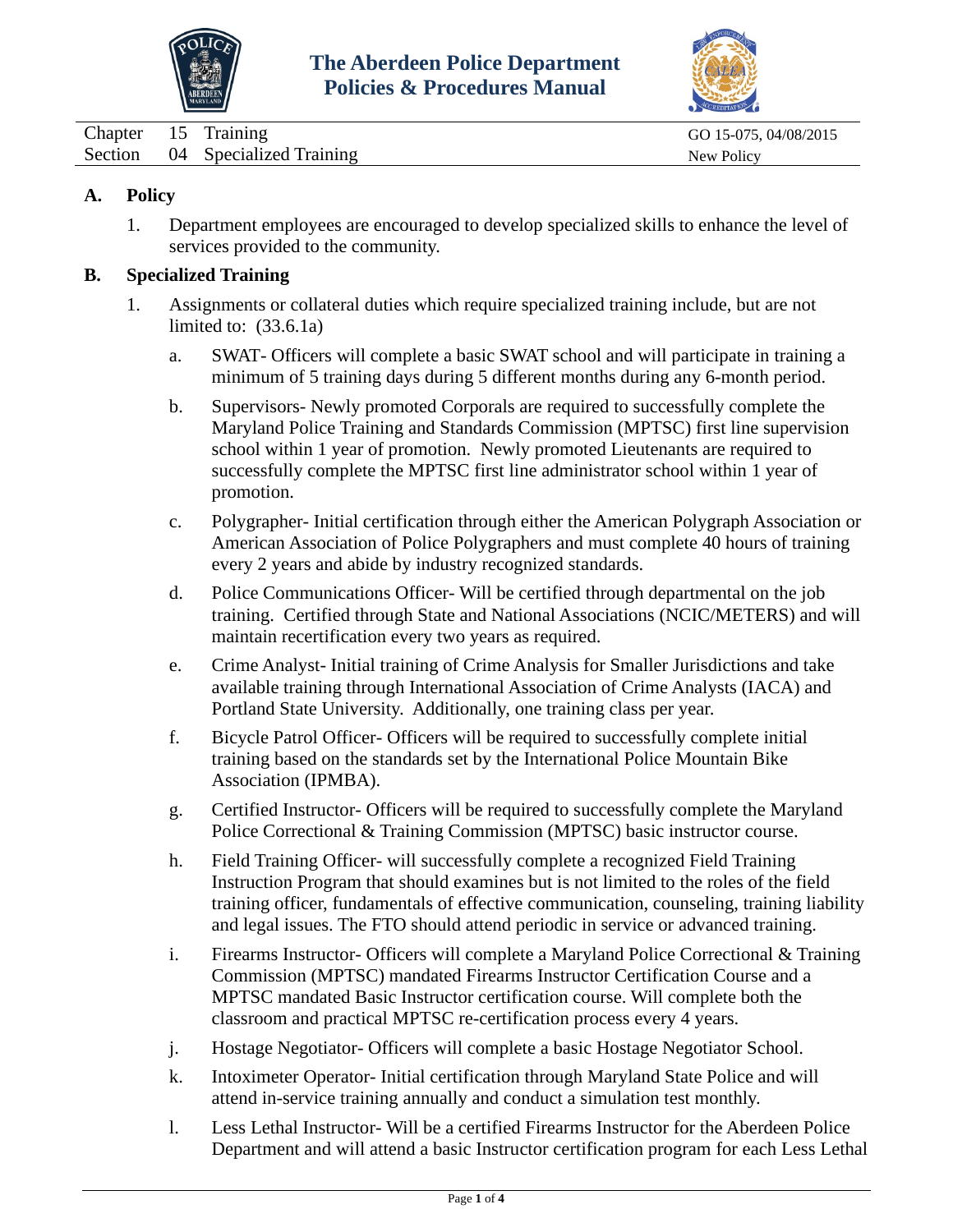![](_page_17_Picture_0.jpeg)

![](_page_17_Picture_2.jpeg)

|                    |          | Policies & Procedures Manual<br>ABERDEEN                                                                                                                                                                                                                                                                                                                                                                                                                                                                                                                   |                                     |
|--------------------|----------|------------------------------------------------------------------------------------------------------------------------------------------------------------------------------------------------------------------------------------------------------------------------------------------------------------------------------------------------------------------------------------------------------------------------------------------------------------------------------------------------------------------------------------------------------------|-------------------------------------|
| Chapter<br>Section | 15<br>04 | Training<br><b>Specialized Training</b>                                                                                                                                                                                                                                                                                                                                                                                                                                                                                                                    | GO 15-075, 04/08/2015<br>New Policy |
|                    |          | Weapons platform the individual is responsible for teaching. I.e. TASER, Pepper Spray,<br>ASP baton, Impact Projectiles, and/or chemical munitions.                                                                                                                                                                                                                                                                                                                                                                                                        |                                     |
|                    | m.       | Public Information Officer- will attend a basic PIO school covering but not limited to<br>the following emphasis is on the basic skills and knowledge needed for emergency<br>management public information activities. Topics include the role of the PIO in<br>emergency management, conducting awareness campaigns, news release writing public<br>speaking, and television interviews.                                                                                                                                                                 |                                     |
|                    | n.       | Accident Reconstructionist- will be certified through state and/or national associations.                                                                                                                                                                                                                                                                                                                                                                                                                                                                  |                                     |
|                    | 0.       | School Resource Officer- will be certified through state and/or national associations.                                                                                                                                                                                                                                                                                                                                                                                                                                                                     |                                     |
|                    | p.       | Criminal Investigator- Will attend a Maryland Police Correctional & Training<br>Commission (MPTSC) Certified Basic Investigators certification course within one<br>calendar year of selection to the position and will attend training designated to the<br>development and/or enhancement of the skills, knowledge, and abilities particular to an<br>investigator as they become available.                                                                                                                                                             |                                     |
|                    | q.       | Crime Scene Investigator-Will attend a Maryland Police Correctional & Training<br>Commission (MPTSC) Certified Basic Investigators course within one calendar year of<br>selection to the position and will attend an MPTSC Certified Basic Crime Scene<br>Investigation certification course within one calendar year of selection to the position.<br>Will attend training designated to the development and/or enhancement of the skills,<br>knowledge, and abilities particular to a crime scene investigator as they become<br>available. $(83.2.1b)$ |                                     |
|                    | r.       | Harford County Task Force Investigator- Specialized Training will include at minimum<br>the attendance of training designated to the development and/or enhancement of the<br>skills, knowledge, and abilities particular to a Narcotics Task Force investigator as they<br>become available. Will also attend any specialized training deemed necessary by the<br>governing agency of the Harford County Joint Narcotics Task Force.                                                                                                                      |                                     |
|                    | S.       | Special Operations Investigator-Specialized Training will include at minimum the<br>attendance of training designated to the development and/or enhancement of the skills,<br>knowledge, and abilities particular to a Special Operations Unit investigator as they<br>become available. Will also attend any specific specialized training as needed at the<br>direction of the unit supervisor or CID commander.                                                                                                                                         |                                     |
|                    | t.       | Accreditation Manager- Initial training from a Commission on Accreditation for Law<br>Enforcement Agencies (CALEA) approved course of instruction; annual refresher<br>training when available.                                                                                                                                                                                                                                                                                                                                                            |                                     |
| 2.                 |          | Personnel will undergo applicable retraining. (33.6.1b)                                                                                                                                                                                                                                                                                                                                                                                                                                                                                                    |                                     |
| 3.                 |          | Department employees may request specialized training by submitting a written request to<br>their supervisors who will forward the request through the chain of command to the Deputy<br>Chief for final approval. (46.2.4)                                                                                                                                                                                                                                                                                                                                |                                     |

4. Employees are responsible to submit documented completion of training (non-MPTSC) to the Training Coordinator for entry into the employees' training records.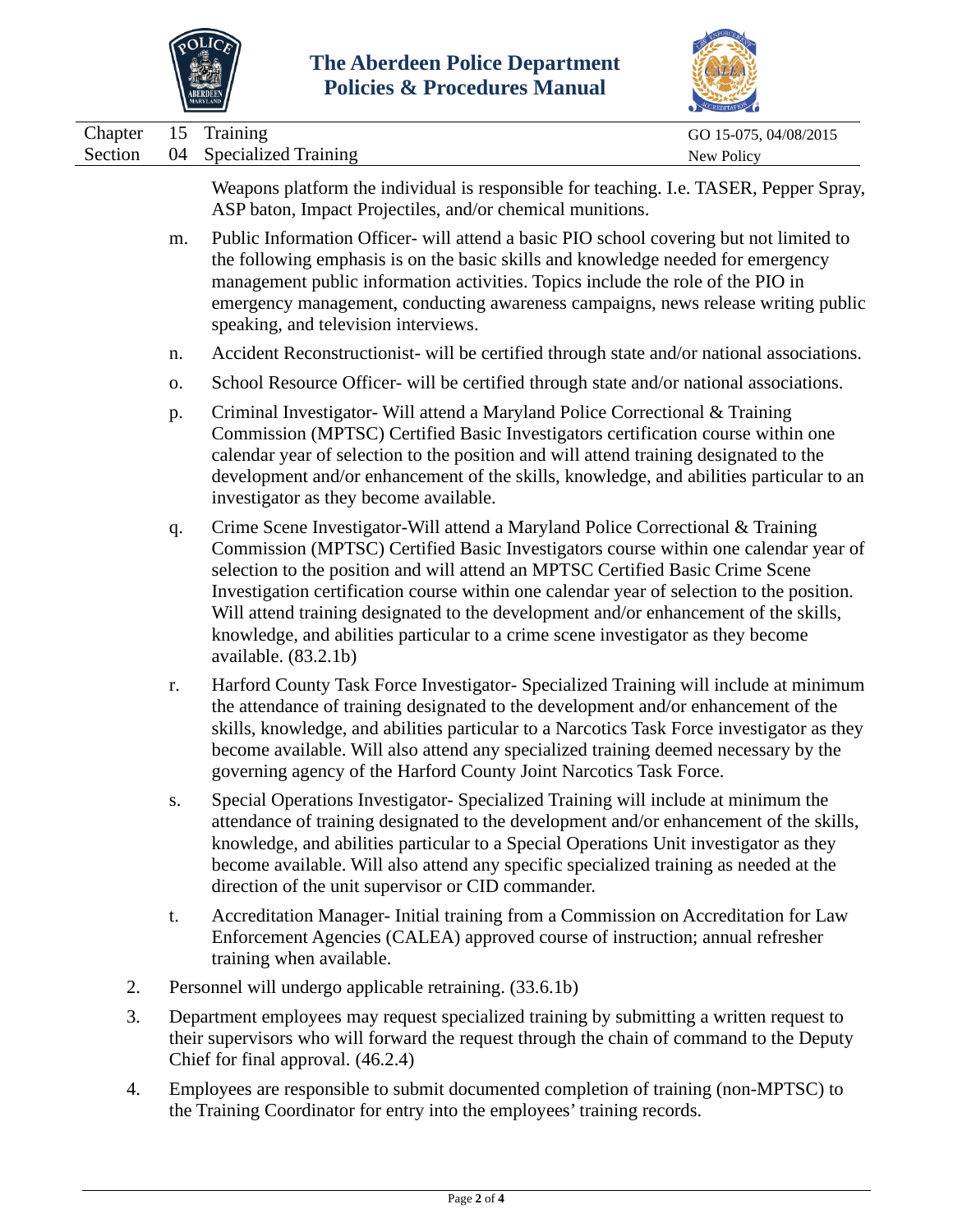![](_page_18_Picture_0.jpeg)

![](_page_18_Picture_2.jpeg)

|                                            |    |                | AARYLAND                                                                                                                                                                                                                                              | ACCREDITATION                       |
|--------------------------------------------|----|----------------|-------------------------------------------------------------------------------------------------------------------------------------------------------------------------------------------------------------------------------------------------------|-------------------------------------|
| Chapter<br>Section                         |    | 15<br>04       | Training<br><b>Specialized Training</b>                                                                                                                                                                                                               | GO 15-075, 04/08/2015<br>New Policy |
|                                            | 5. |                | Specialized training provided to personnel may include, but is not limited to the following:<br>(33.6.1a)                                                                                                                                             |                                     |
|                                            |    | a.             | Development and/or enhancement of the skills, knowledge, and abilities particular to<br>the specialized training.                                                                                                                                     |                                     |
|                                            |    | $\mathbf{b}$ . | Management, administration, supervision, personnel policies, and support services of<br>the function or component.                                                                                                                                    |                                     |
|                                            |    | c.             | Performance standards of the function or component.                                                                                                                                                                                                   |                                     |
|                                            |    | d.             | In addition to developing specialized skills, personnel assigned to specialized activities<br>should be made aware of the administrative requirements and relationships of the<br>specialized function or component to other parts of the Department. |                                     |
|                                            |    | e.             | Each specialty has associated with it, certain legal and policy issues that should be<br>included in training.                                                                                                                                        |                                     |
|                                            |    | f.             | Supervised on-the-job training. (33.6.1c)                                                                                                                                                                                                             |                                     |
|                                            | 6. |                | Where personnel are assigned to a specialized unit or task, training will be initiated at the<br>first available opportunity.                                                                                                                         |                                     |
| <b>Civilian Training</b><br>$\mathbf{C}$ . |    |                |                                                                                                                                                                                                                                                       |                                     |
|                                            | 1. |                | All newly appointed civilian personnel will receive the following training:                                                                                                                                                                           |                                     |
|                                            |    | a.             | Orientation of the Department's role, purpose, goals, policies, and procedures.<br>(33.7.1a)                                                                                                                                                          |                                     |
|                                            |    | b.             | Working conditions, rules and regulations; and (33.7.1b)                                                                                                                                                                                              |                                     |
|                                            |    | $C_{\bullet}$  | Responsibilities and rights of employees. (33.7.1c)                                                                                                                                                                                                   |                                     |
|                                            | 2. |                | Police Communications Officers require training in addition to orientation, prior to the<br>assumption of job responsibilities. (33.7.2)                                                                                                              |                                     |
|                                            | 3. |                | <b>Accreditation Manager Training</b>                                                                                                                                                                                                                 |                                     |
|                                            |    | a.             | Employees assigned to the accreditation manager position shall receive specialized<br>accreditation manager training within one year of being appointed. (33.5.4)                                                                                     |                                     |
| D.                                         |    |                | <b>College Attendance Records and Academic Improvement</b>                                                                                                                                                                                            |                                     |
|                                            | 1. | records.       | Sworn officers attending accredited college classes are urged to forward transcripts of final<br>semester grades to the Human Resource Representative for inclusion in their personnel                                                                |                                     |
|                                            | 2. |                | The Chief of Police, or designee, may adjust work schedules, consistent with duty<br>requirements, to assist personnel in attending job-related courses.                                                                                              |                                     |
|                                            |    | a.             | No one will be permitted to attend class during duty hours.                                                                                                                                                                                           |                                     |
|                                            |    | $\mathbf b$ .  | This prohibition does not pertain to on-duty assignments in connection with in-service<br>training, entrance-level training, or other training assigned by the Department.                                                                            |                                     |

3. The number of credit hours permitted during a semester will be in accordance with the *City of Aberdeen Personnel Policy Manual*.